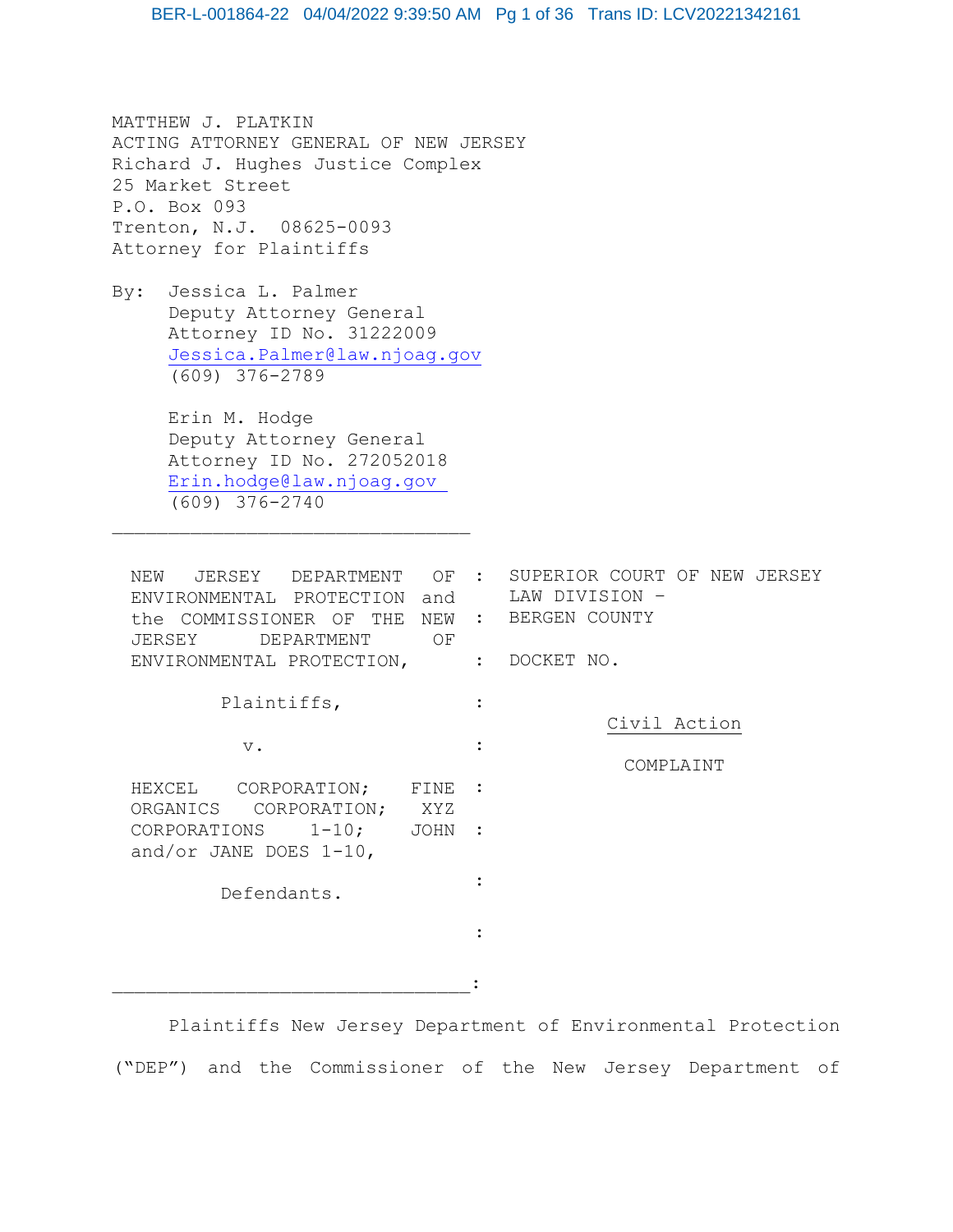Environmental Protection ("Commissioner") (collectively, "Department") having their principal offices at 401 East State Street in the City of Trenton, County of Mercer, State of New Jersey, by way of Complaint against Defendants Hexcel Corporation, Fine Organics Corporation, XYZ Corporations 1–10 (Names Fictitious), and John and/or Jane Does 1-10 (Names Fictitious) (collectively, "Defendants"), allege as follows:

## STATEMENT OF THE CASE

1. This is a civil action pursuant to the New Jersey Spill Compensation and Control Act ("Spill Act"), N.J.S.A. 58:10-23.11 to -23.24, the Water Pollution Control Act ("WPCA"), N.J.S.A. 58:10A-1 to -20, and the common law, for reimbursement of the costs and damages the Department has incurred, and will incur, as a result of injury to natural resources caused by the discharge of hazardous substances and pollutants at the Hexcel Facility Site located at 205 Main Street, also known as block 81.01, lot 10.01 and block 161.01, lot 1.01, in the Borough of Lodi, Bergen County ("Site"). The Department seeks to recover the damages it has incurred, and will incur, including claims for natural resource damages ("NRD") as trustee of New Jersey's natural resources.

2. Hexcel Corporation and its related corporation, Fine Organics, have operated chemical manufacturing facilities at the Site for decades.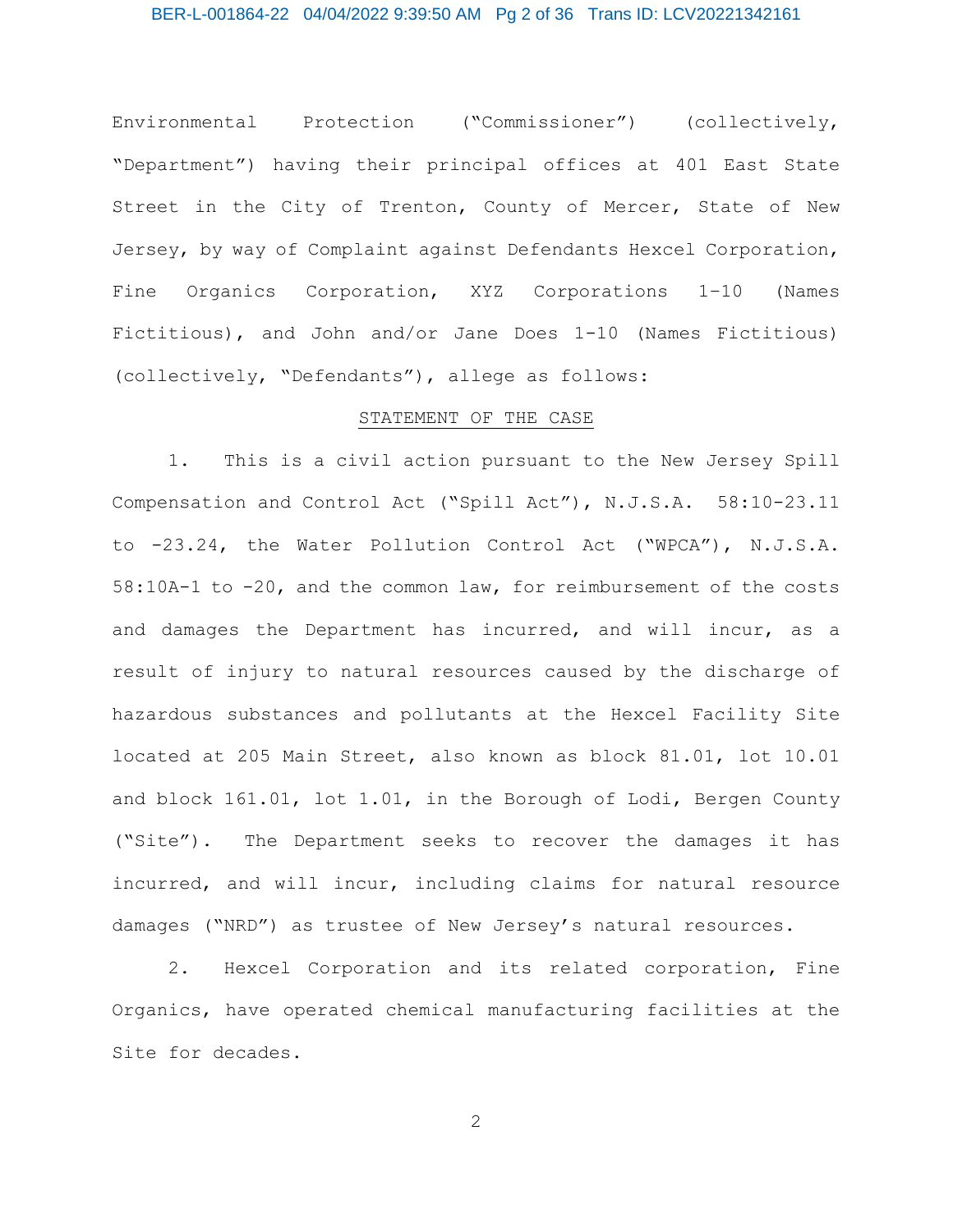# BER-L-001864-22 04/04/2022 9:39:50 AM Pg 3 of 36 Trans ID: LCV20221342161

3. Hexcel triggered statutory and regulatory obligations under the Environmental Cleanup Responsibility Act ("ECRA"), now the Industrial Site Recovery Act ("ISRA"), when it began preparing the Site for sale in 1984. Investigations before the sale, and in the years following the sale, have revealed widespread contamination of soil and groundwater and other natural resources at and around the Site, including contamination from volatile organic compounds ("VOCs"), polychlorinated biphenyls ("PCBs"), and petroleum products. For example, an approximately 3.64-acre area of contaminated groundwater in Bergen County extends beyond the boundaries of the Site.

4. VOCs, including perchloroethylene ("PCE") and trichloroethylene ("TCE"), percolate rapidly through soil and dissolve in groundwater. They can persist in groundwater for long periods of time and move quickly through urban environments, often causing harmful chemical vapors to seep into homes and businesses. Exposure to these substances has been linked to kidney dysfunction, respiratory tract irritation, and cognitive and neurological effects.

5. PCBs do not break down easily in the environment, instead remaining for long periods of time and cycling between air, water and soil. PCBs have been shown to cause damage to the immune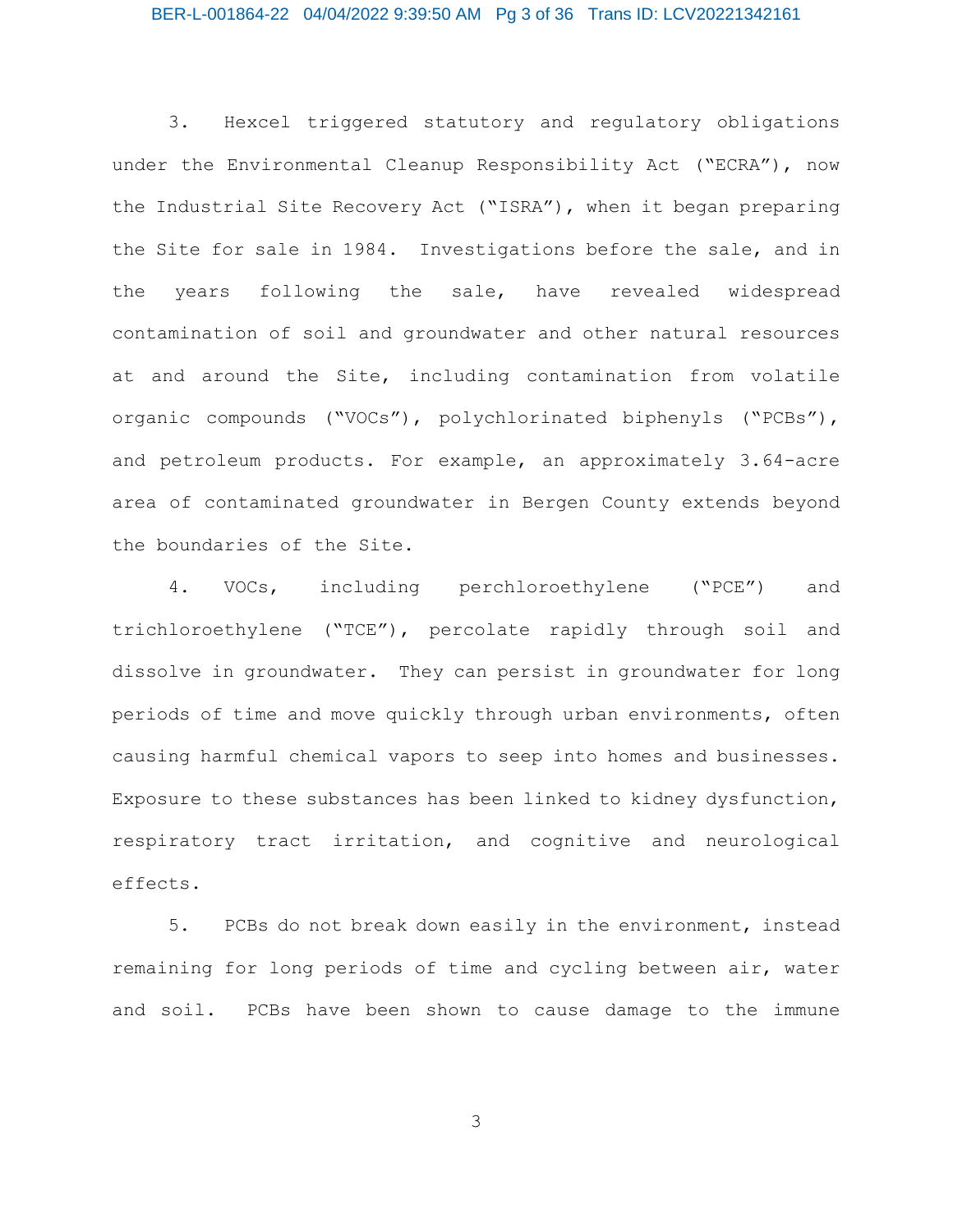## BER-L-001864-22 04/04/2022 9:39:50 AM Pg 4 of 36 Trans ID: LCV20221342161

system, reproductive system, nervous system, and endocrine system in humans and wildlife, as well as increase the risk of cancer.

6. Petroleum products also pose threats to the environment and public health when they enter the soil and groundwater  $-$  fuel oil and its components persist for long periods of time, impeding plant growth and threatening birds and mammals with irritation and toxicity.

7. The community surrounding the Site has significant lowincome and minority populations such that it is considered an "overburdened community" within the meaning of N.J.S.A. 13:1D-158.[1](#page-3-0) Historically, across New Jersey, such communities have been disproportionately exposed to high-polluting facilities and to the resultant threats of high levels of air, water, soil, and noise pollution, and accompanying increased negative public health impacts.

8. Residents of all communities should receive fair and equitable treatment in matters affecting their environment,

 $\overline{a}$ 

<span id="page-3-0"></span><sup>1</sup> "Overburdened community" means any census block group, as determined in accordance with the most recent United States Census, in which: (1) at least 35 percent of the households qualify as low-income households; (2) at least 40 percent of the residents identify as minority or as members of a State recognized tribal community; or (3) at least 40 percent of the households have limited English proficiency." N.J.S.A. 13:1D-158. The Site is located within an area of Lodi that is listed as an overburdened community on the Department's website, pursuant to N.J.S.A. 13:1D-150.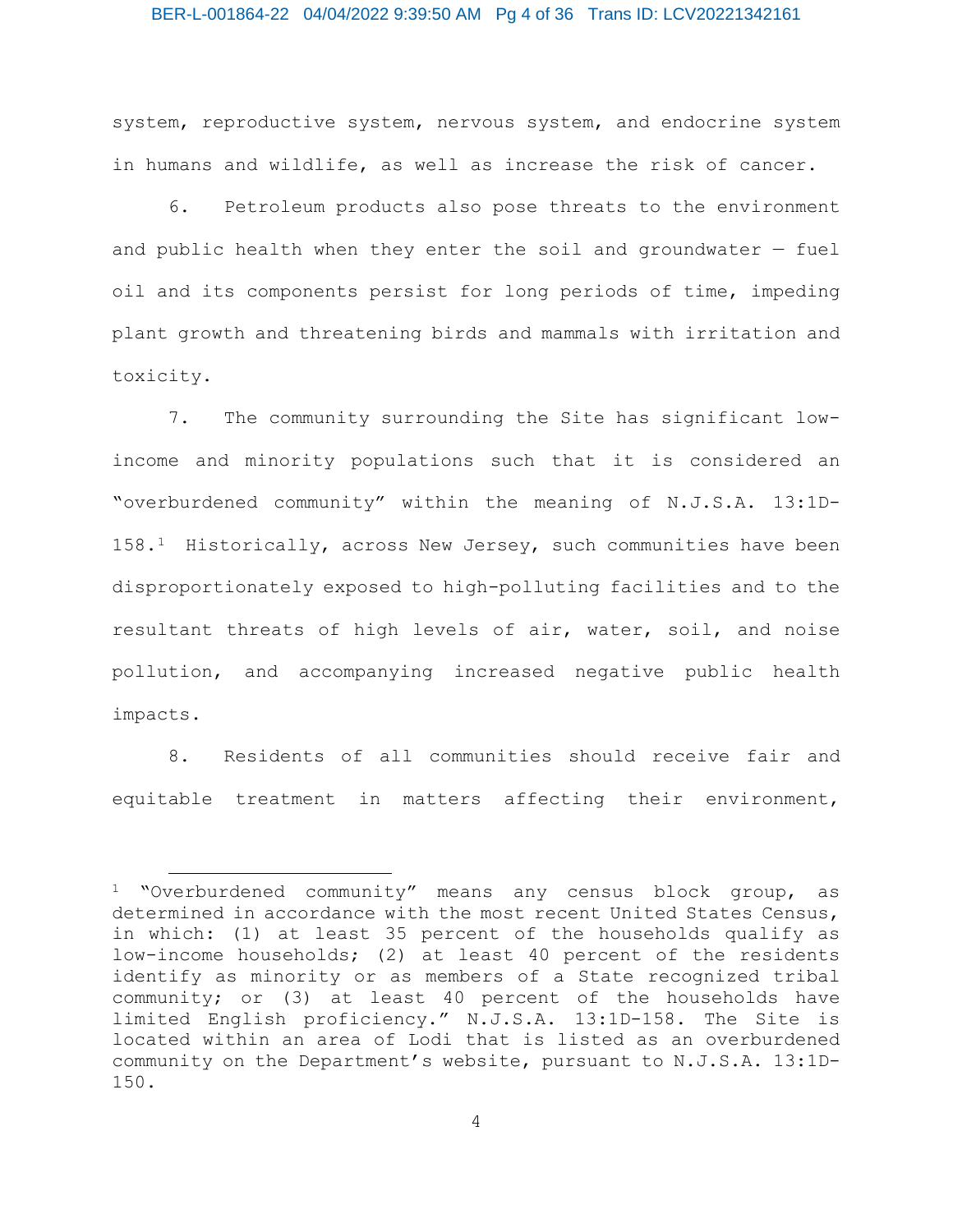# BER-L-001864-22 04/04/2022 9:39:50 AM Pg 5 of 36 Trans ID: LCV20221342161

community, homes, and health without regard to race, language, or income. See, e.g., Exec. Order No. 23 (April 20, 2018), 50 N.J.R. 1241(b) (May 21, 2018); Environmental Justice Law, N.J.S.A. 13:1D-157 to -161.

9. The Department brings this suit to compel Defendants to: (1) compensate the citizens of New Jersey for the lost value of groundwater (a natural resource of New Jersey (the "State")) that has been, or may be, injured as a result of the discharge of hazardous substances and pollutants at the Site; (2) pay damages the Department has incurred, and will incur, for groundwater that has been, or may be, injured as a result of the discharge of hazardous substances and pollutants at the Site; (3) to perform under the Department's oversight, or to fund the Department's performance of, any further assessment of groundwater that has been, or may be, injured as a result of the discharge of hazardous substances and pollutants; and (4) for other related relief.

## THE PARTIES

10. The DEP is a principal department within the Executive Branch of the State government, vested with the authority to conserve and protect natural resources, protect the environment, prevent pollution, and protect public health and safety. N.J.S.A. 13:1D-9. Its principal offices are located at 401 East State Street in the City of Trenton, County of Mercer, New Jersey.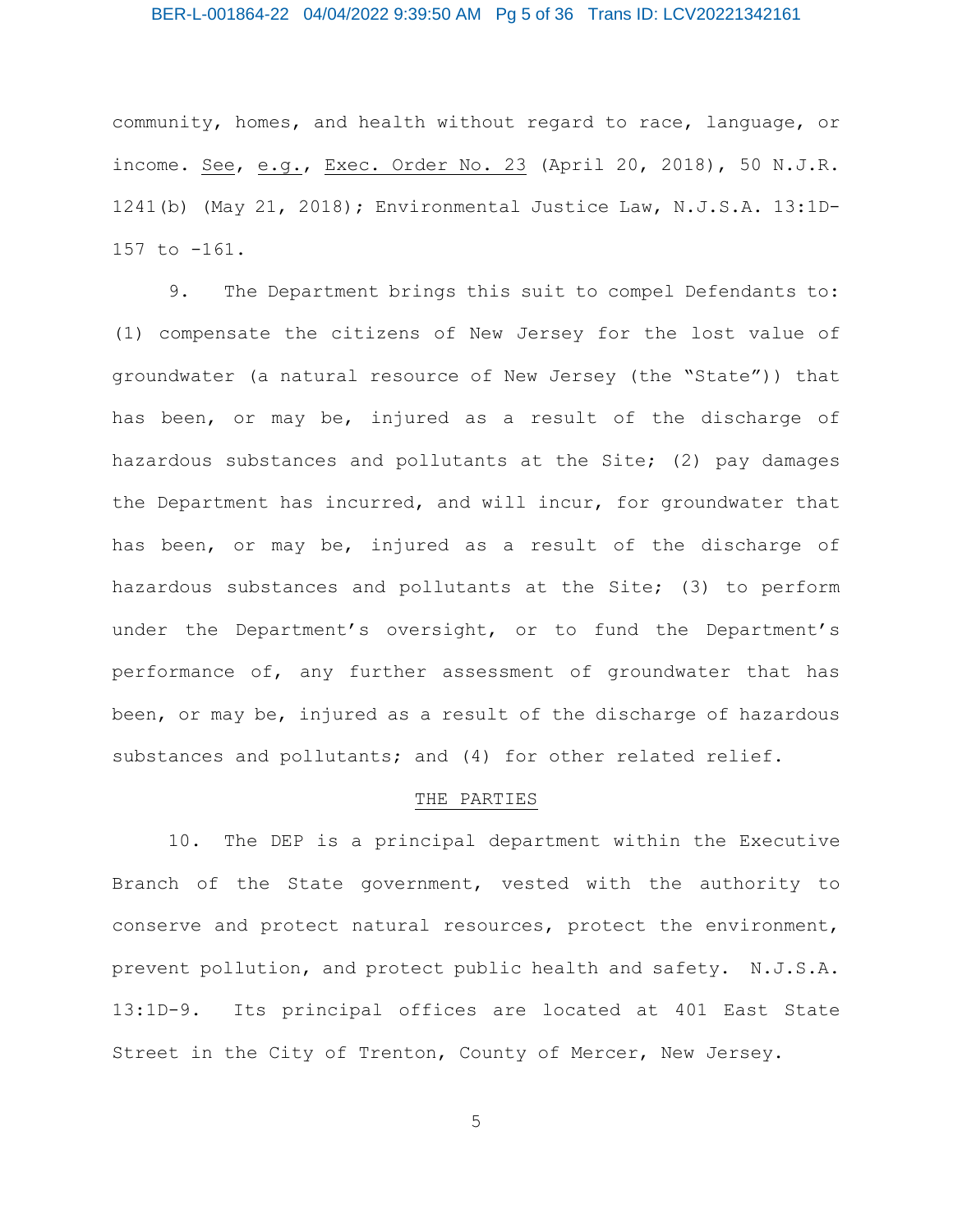# BER-L-001864-22 04/04/2022 9:39:50 AM Pg 6 of 36 Trans ID: LCV20221342161

11. In addition, the State of New Jersey is the trustee, for the benefit of its citizens, of all natural resources within its jurisdiction. N.J.S.A. 58:10-23.11a; see also N.J.S.A. 58:11A-2. The Department is vested with the authority to protect this public trust and to seek compensation for any injury to the natural resources of the State. N.J.S.A. 58:10-23.11a (establishing liability and compensation for injury to natural resources held in trust by the State); N.J.S.A. 58:10-23.11u.b.(4) (the Department "may commence a civil action in Superior Court for . . . the cost of restoration and replacement, where practicable, of any natural resource damaged or destroyed by a discharge").

12. The Commissioner is the Commissioner of the DEP. N.J.S.A. 58:10-23.11b; N.J.S.A. 58:10A-3. In this capacity, the Commissioner is vested by law with various powers and authority, including those conferred by DEP's enabling legislation. N.J.S.A. 13:1D to -19. The Commissioner maintains a principal office at 401 East State Street in the City of Trenton, County of Mercer, New Jersey.

13. Defendant Hexcel Corporation ("Hexcel") is a corporation incorporated under the laws of the State of Delaware and registered to conduct business in New Jersey. Its principal place of business is located at 281 Tresser Blvd., 16th Floor, Stamford, Connecticut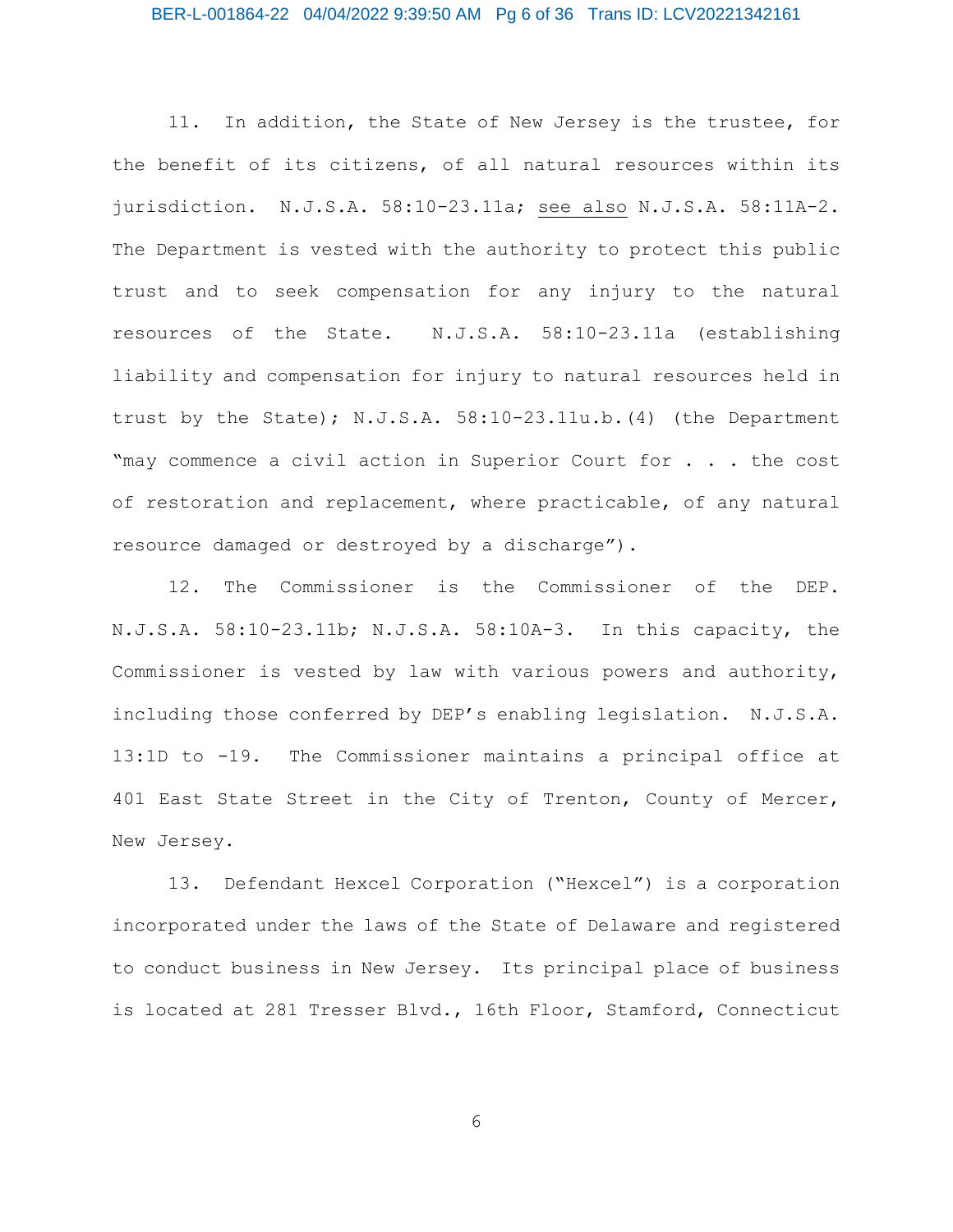# BER-L-001864-22 04/04/2022 9:39:50 AM Pg 7 of 36 Trans ID: LCV20221342161

06901. Hexcel owned and operated the Site that is the subject of this action.

14. Defendant Fine Organics Corporation ("Fine Organics") is a corporation organized under the laws of the State of Delaware. It has its principal place of business at 420 Kuller Road, Clifton, New Jersey 07011. Fine Organics also owned and operated the Site that is the subject of this action.

15. Defendants "XYZ Corporations" 1-10, these names being fictitious, are entities with identities that cannot be ascertained as of the filing of this Complaint, certain of which are corporate successors to, predecessors of, or are otherwise related to, the identified defendants in this matter and/or are also dischargers and/or persons in any way responsible for discharges of hazardous substances that caused contamination at or emanating from the Site.

16. Defendants "John and/or Jane Does" 1-10, these names being fictitious, are persons with identities that cannot be ascertained as of the filing of this Complaint, certain of which are responsible corporate officers of the identified defendants in this matter, and/or are also dischargers and/or persons in any way responsible for discharges of hazardous substances that caused contamination at and emanating from the Site.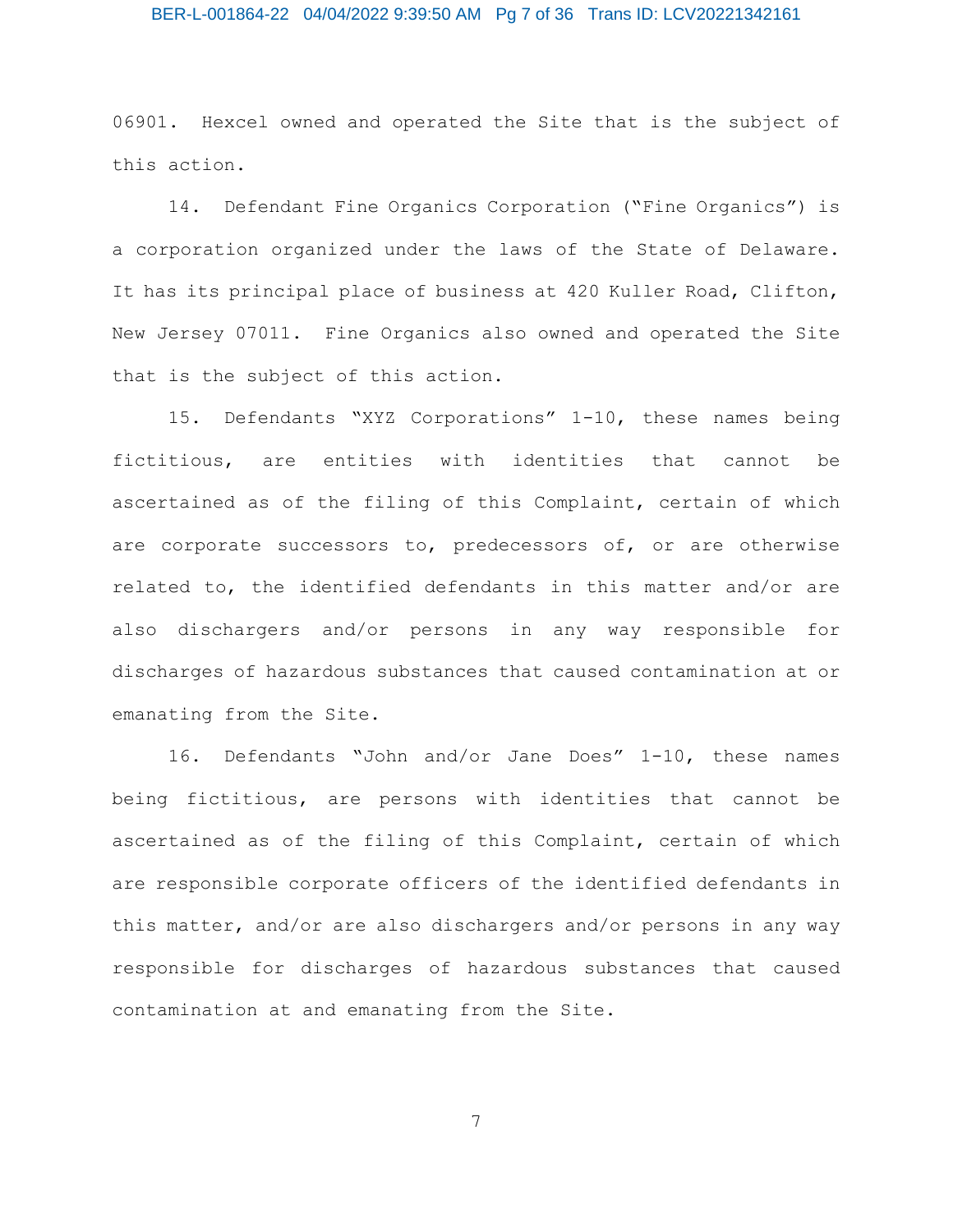# NATURAL RESOURCES

17. The "natural resources" of the State include all land, fish, shellfish, wildlife, biota, air, water and other such resources owned, managed, held in trust or otherwise controlled by the State. N.J.S.A. 58:10-23.11b.

18. The natural resources of this State include the "waters of the State," which are the ocean and its estuaries, all springs, streams and bodies of surface water or groundwater, whether natural or artificial, within the boundaries of this State or subject to its jurisdiction. N.J.S.A. 58:10A-3t.

19. The natural resources of the State, including the waters of the State, have been injured as a result of the discharge of hazardous substances and pollutants at the Site.

20. Groundwater is an extremely important natural resource for the people of New Jersey. New Jersey's groundwater supplies more than 900 million gallons of water per day and provides approximately a third of New Jersey's population with drinking water.

21. Not only does groundwater serve as a source of potable water, it also serves as an integral part of the State's ecosystem. Groundwater is integral to nutrient recycling, water filtration, and storage and recharge for surface water bodies. Groundwater provides base flow to streams and other surface water bodies, and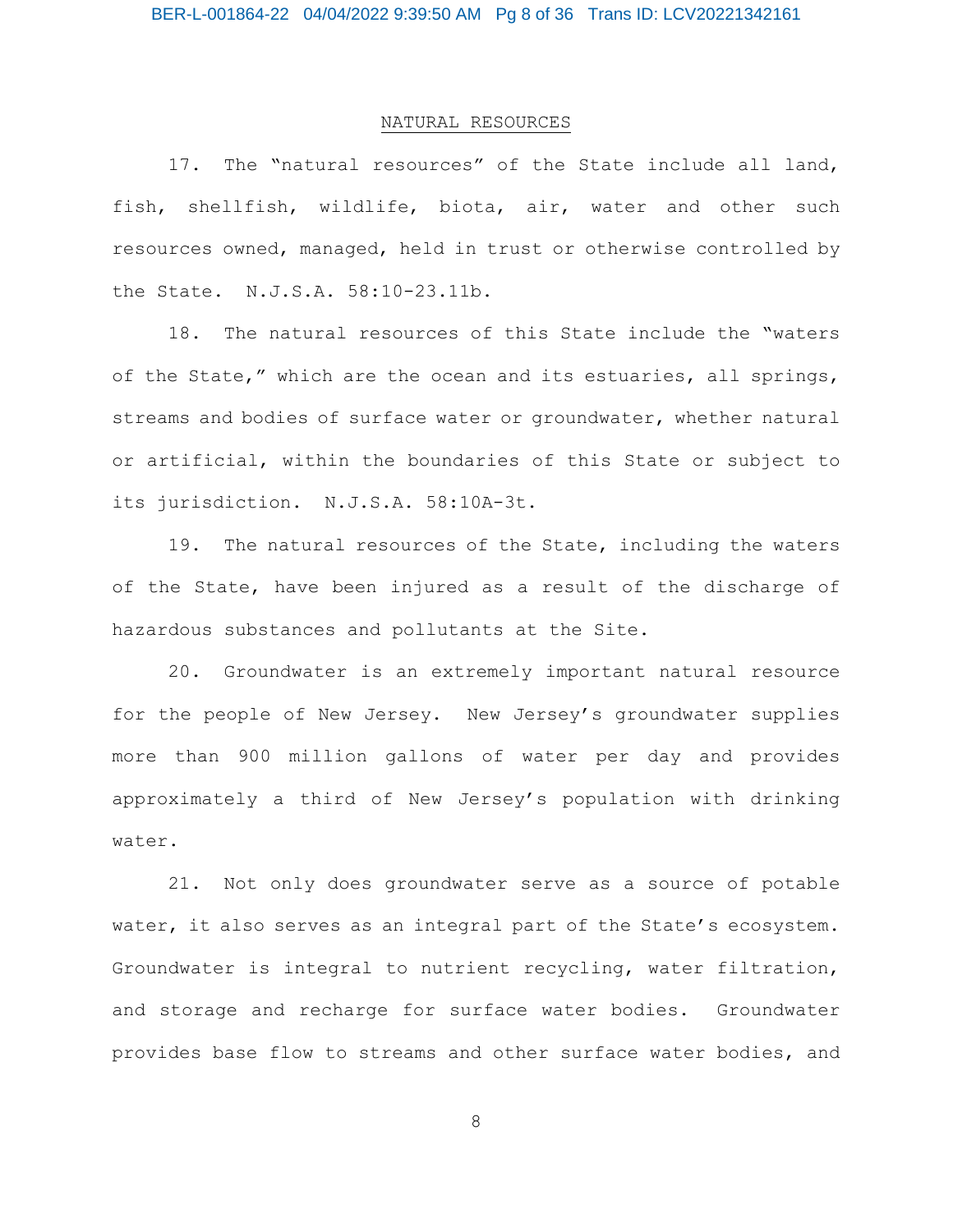# BER-L-001864-22 04/04/2022 9:39:50 AM Pg 9 of 36 Trans ID: LCV20221342161

influences surface water quality, wetland ecology, and the health of aquatic ecosystems.

22. Groundwater also prevents saltwater intrusion, provides ground stabilization, prevents sinkholes, and provides maintenance of critical water levels in freshwater wetlands.

23. Groundwater is a unique resource that supports the State's tourism industry by supporting local wildlife and providing ecosystem services, and is also used for commercial, industrial and agricultural purposes, all of which help sustain the State's economy.

24. The Site, and wherever contamination from the Site has migrated, is defined as the "Contaminated Site." The groundwater at the Contaminated Site is classified as Class II-A under N.J.A.C. 7:9C-1.5(e). This classification means it is considered potable water and/or conversion (through treatment) to potable water. Class II-A waters also have secondary designated uses, including agricultural water and industrial water.

25. The Contaminated Site is located in the Northeast Watershed Region. Groundwater at the Site is near the surface, offering recharge to the Saddle River and other tributaries of the Passaic River in addition to ecosystem services such as nutrient cycling, water storage, and water filtration.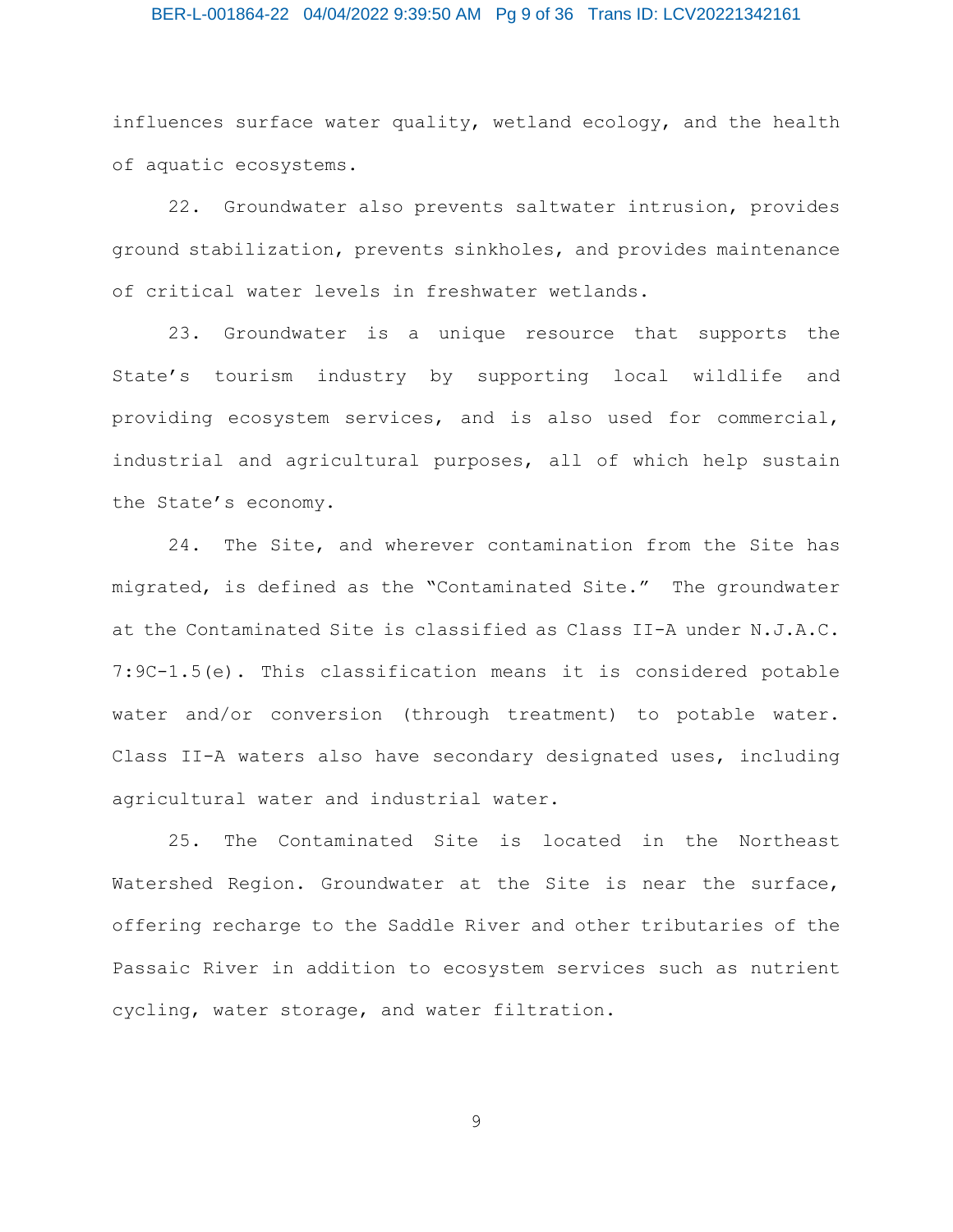## GENERAL ALLEGATIONS

# Ownership and Operation of the Site

26. In 1944, Historic Fine Organics ("HFO"), predecessor in interest to Hexcel, acquired the Site, which was formerly part of the United Piece Dye Works complex in Lodi.

27. HFO owned and operated the Site as an industrial establishment, specifically a chemical manufacturing facility, from 1944 to 1973.

28. HFO manufactured and stored chemical products, including, but not limited to, pharmaceutical, organic, and inorganic chemicals at the Site.

29. In 1973, Defendant Hexcel merged with HFO and acquired the Site, including its chemical manufacturing facility operations.

30. Between 1973 and 1986, HFO was a part of the Hexcel Industrial Chemicals Group Subdivision, a branch of Hexcel. Hexcel continued operations, including the manufacture and storage of chemical products, at the Site during that time.

31. The Site is an "industrial establishment" as defined by N.J.S.A. 13:1K-8. Hexcel triggered statutory and regulatory obligations under ECRA when it began preparing the Site for sale in 1984.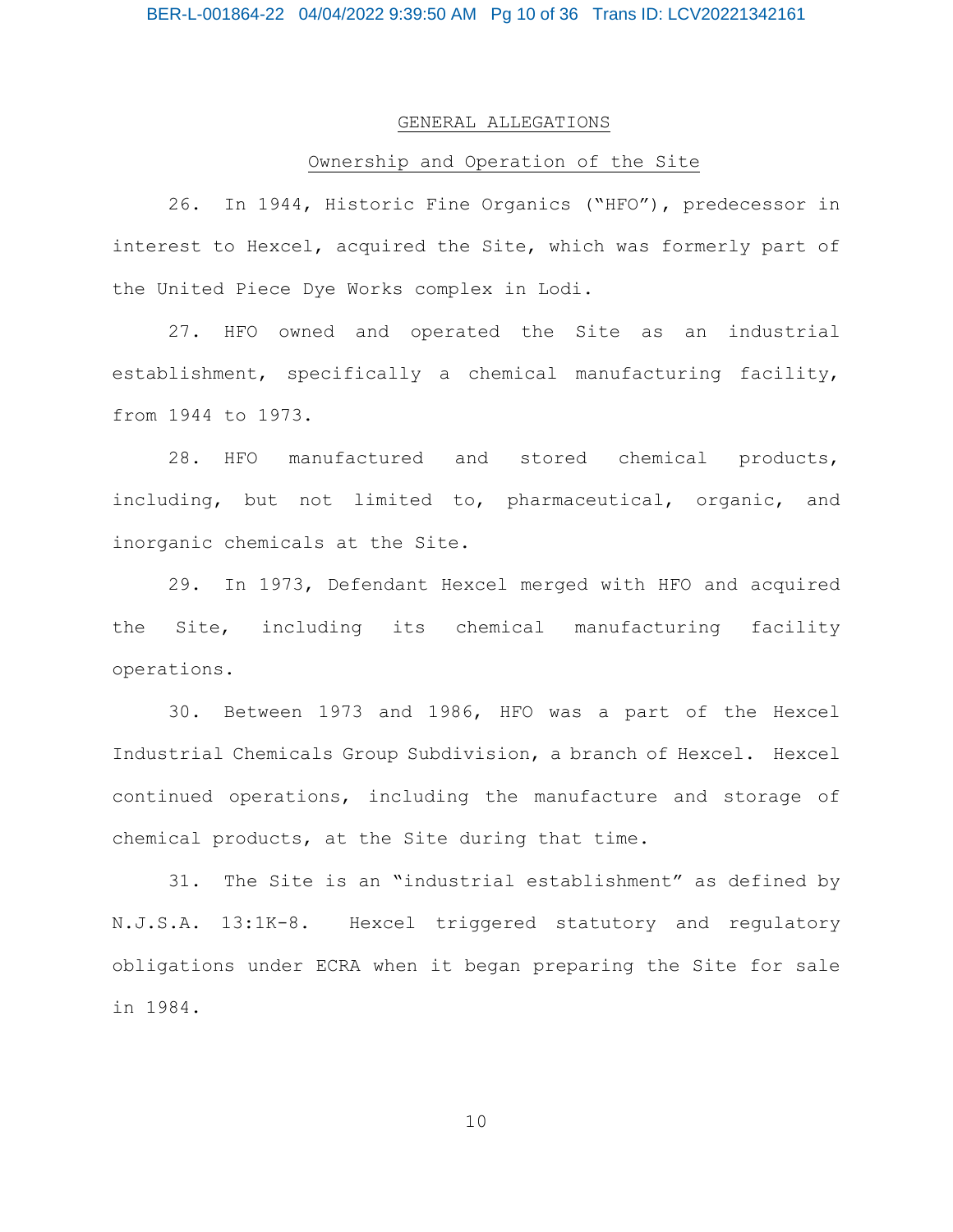32. In January 1986, Hexcel entered into an Administrative Consent Order ("ACO") with the Department. The ACO allowed Hexcel to proceed with the sale of its Industrial Chemicals Group Subdivision to Defendant Fine Organics Corporation, including the Site, but also required Hexcel to investigate and remediate the Contaminated Site under ECRA subject to the approval of the Department.

33. In 1986, Hexcel and Fine Organics divided, and Hexcel sold its Industrial Chemicals Group Subdivision to the nowseparate Fine Organics.

34. Defendant Fine Organics owned and operated the chemical manufacturing facility at the Site, continuing to manufacture and store chemical products, from 1986 to 1998.

35. In 1999, all structures at the Site, apart from one warehouse, were demolished to render the soil and groundwater accessible for more extensive remediation. The remaining warehouse was demolished in or around July 2015.

36. The Department designated the Contaminated Site as Site Remediation Program Interest Number 005821, ISRA Case Number 97140 (former ECRA Case Number E86009). Defendant Hexcel is the responsible party that conducted the remediation under the ECRA/ISRA case.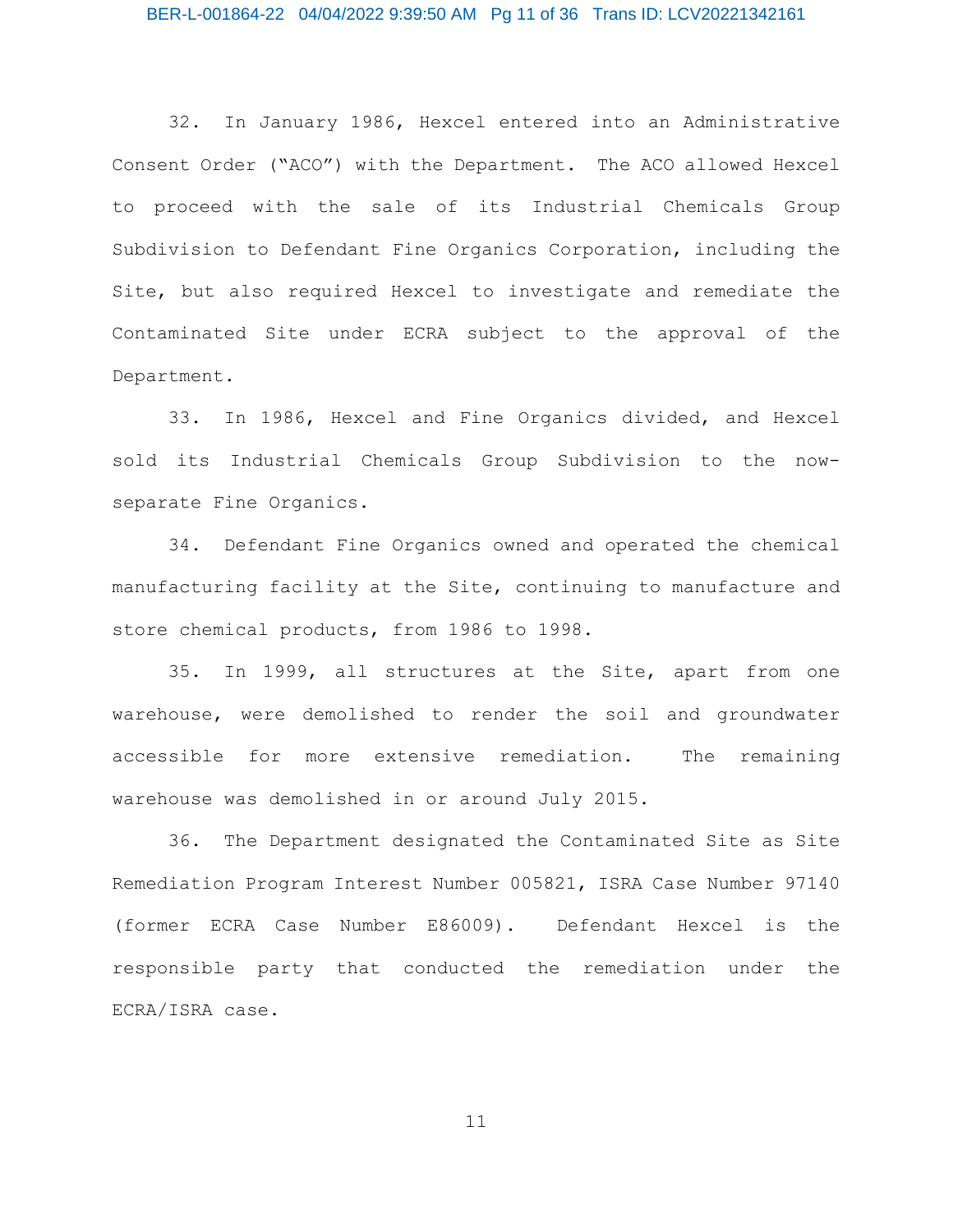# Contamination at the Site

37. Hexcel and its hired consultants conducted investigations into contamination at the Site between 1984 and 1986. The investigations confirmed contamination from VOCs, PCBs, petroleum products (specifically fuel oil), and semi-volatile organic compounds ("SVOCs").

38. The groundwater at the Contaminated Site is impacted with chlorinated VOCs including, but not limited to, perchloroethylene ("PCE") and trichloroethylene ("TCE").

39. In 1984, the Department received reports of leaking fuel oil drums and spills at the Site.

40. Around May 1984, TenEch Environmental Engineers, Inc., consultants retained by Hexcel, investigated fuel oil contamination of groundwater and soil at the Contaminated Site.

41. The 1984 investigation detected fuel oil contamination in the groundwater at the Contaminated Site, and traced the source of the fuel oil contamination to leaking above-ground and underground storage tanks.

42. Fuel oil, as a "petroleum product," is a "hazardous substance" as defined by N.J.S.A. 58:10-23.11b. The release of fuel oil into the soil and groundwater constitutes a "discharge" under the Spill Act. N.J.S.A. 58:10-23.11b.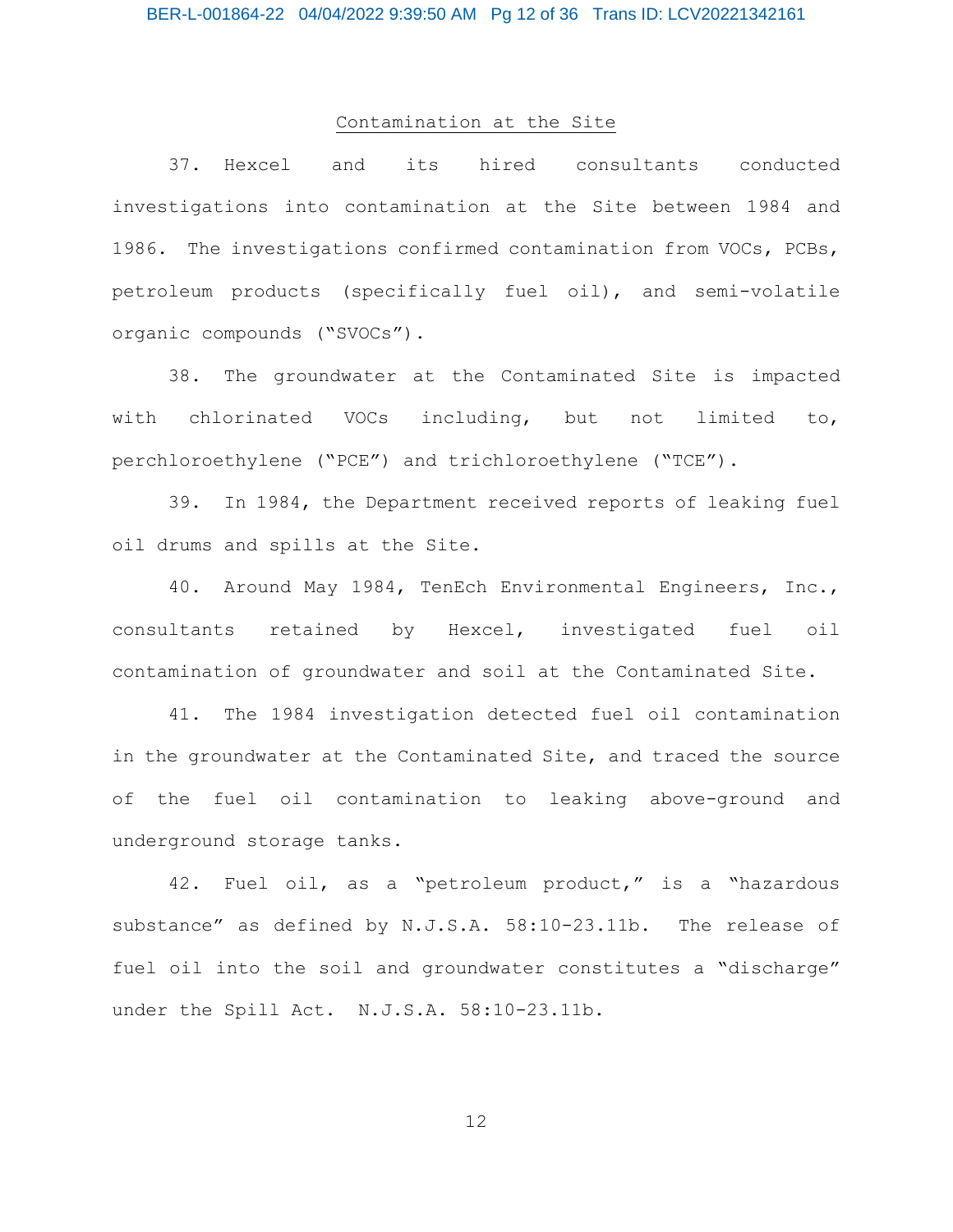43. Fuel oil is a "pollutant" as defined by N.J.S.A. 58:10A-3(n). The release of fuel oil constituted a "discharge" under the WPCA. N.J.S.A. 58:10A-3(e).

44. Further investigations in June 1985 and August 1985 by Princeton Aqua Science ("PAS") and in December 1985 by Environ Corporation, both retained by Hexcel, confirmed the presence of fuel oil contamination and detected further contamination from PCBs and VOCs (including PCE, TCE, methylene chloride, and 1,1,1 trichloroethane) at the Contaminated Site.

45. PAS traced the PCB and VOC contamination to leaks and/or spills from Hexcel's storage tanks as well as Hexcel's ongoing use of the chemicals at the Site.

46. PCBs are "hazardous substances" as defined by N.J.S.A. 58:10-23.11b. The release of PCBs constitutes a "discharge" under the Spill Act. N.J.S.A. 58:10-23.11(b).

47. PCBs are "pollutants" as defined by N.J.S.A. 58:10A-3(n). The release of PCBs constitutes a "discharge" under the WPCA. N.J.S.A. 58:10A-3(e).

48. PCE, TCE, methylene chloride, and 1,1,1 trichloroethane are "hazardous substances" as defined by N.J.S.A. 58:10-23.11b. The release of these VOCs constitutes a "discharge" under the Spill Act. N.J.S.A. 58:10-23.11(b).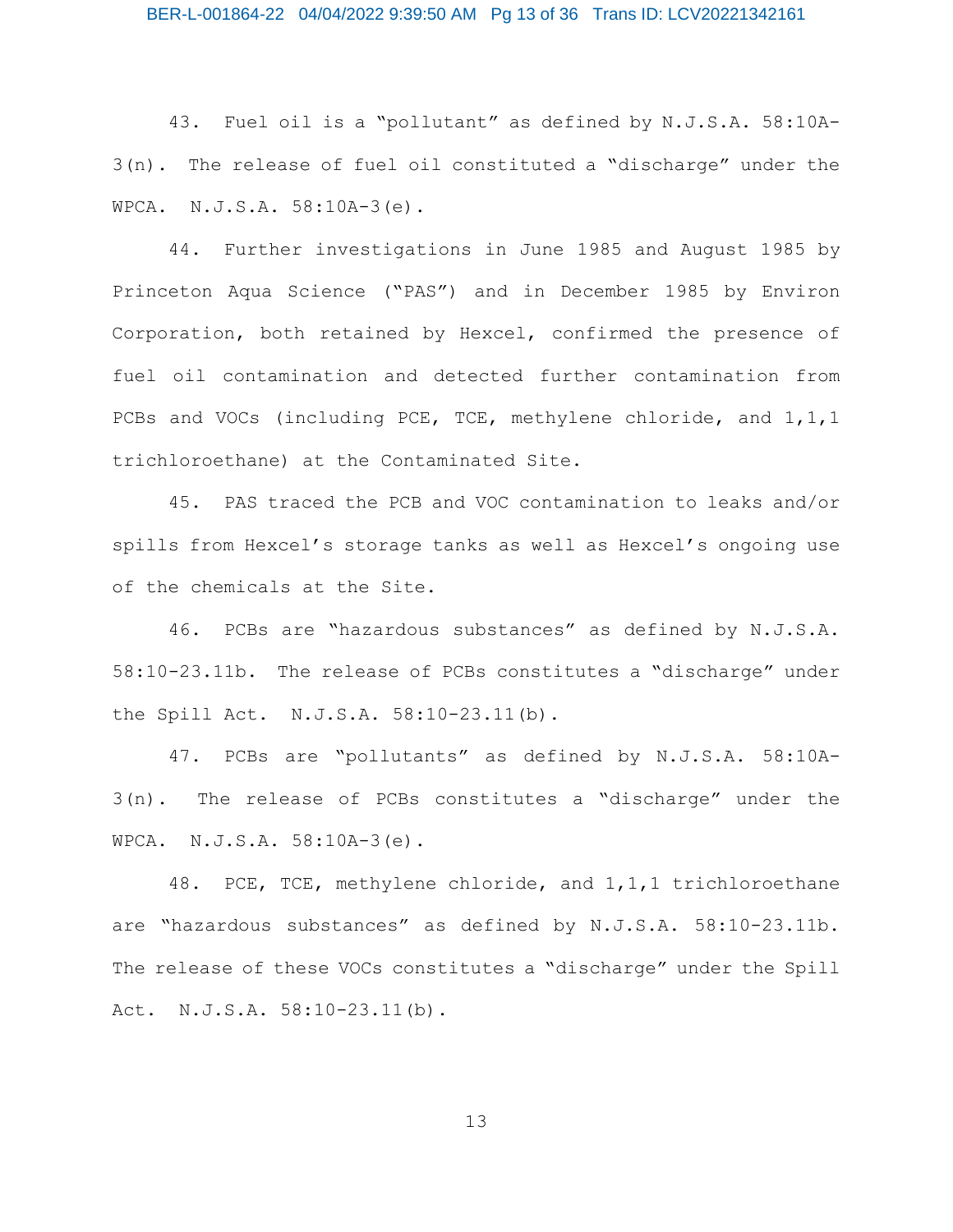49. PCE, TCE, methylene chloride, and 1,1,1 trichloroethane are "pollutants" as defined by N.J.S.A. 58:10A-3(n). The release of these VOCs constitutes a "discharge" under the WPCA. N.J.S.A. 58:10A-3(e).

50. Numerous subsequent investigations and delineation efforts confirmed unacceptably high levels of VOCs, PCBs, and petroleum products, among other contaminants at the Contaminated Site. These efforts included: sampling and reporting done in 1993 (Summary of Soil Investigations and Conceptual Cleanup Plan Proposal); 1997 (Preliminary Assessment Report); 1999 (Remedial Action Workplan Addendum); 2002 (Remedial Action Workplan Addendum, Project Status Report); 2003 (Report and Sediment and Surface Water Sampling Program); 2005 (Project Status Report); 2008 (Status Report and Workplan Addendum, Self-Implementation plan); 2009 (Vapor Intrusion Report); 2010 (Remedial Investigation Report and Workplan Addendum, Vapor Intrusion Monitoring Plan, Interim Remedial Action Workplan for Dual Phase Extraction Thermal Enhancement); 2011 (Remedial Investigation Report, Remedial Action Workplan Addendum); 2012 (LNAPL Free Product Remedial Investigation); 2013 (Permit-By-Rule Applications); 2014 (Permit-By-Rule Application, Indoor Air Sampling Results Letter), and 2015 (Soil Remedial Investigation Report - Remedial Action Report).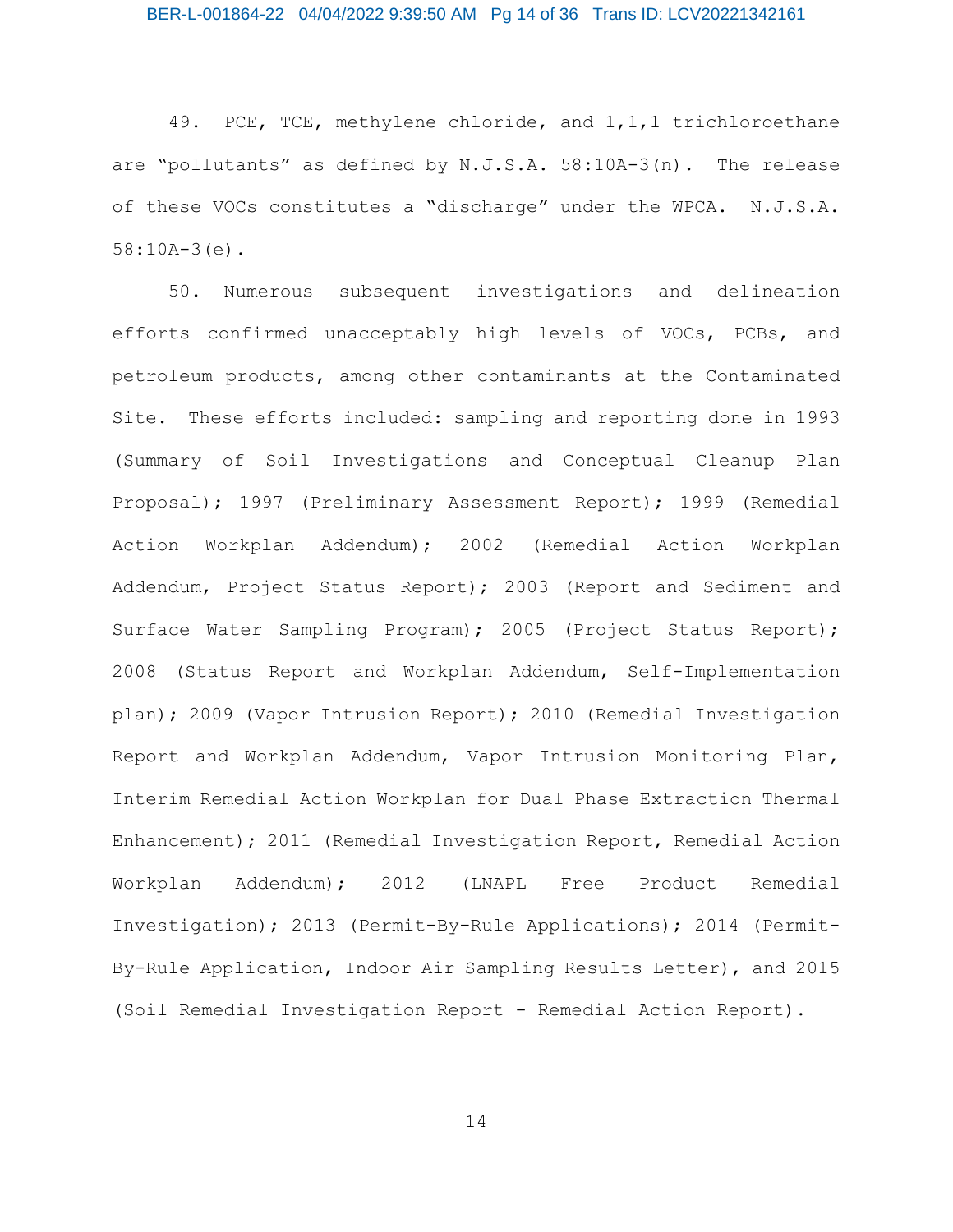## BER-L-001864-22 04/04/2022 9:39:50 AM Pg 15 of 36 Trans ID: LCV20221342161

51. Hexcel's investigations and reporting (detailed in the previous paragraph) led the Department to delineate a larger impacted area constituting the Contaminated Site.

52. Hexcel retained Haley & Aldrich to manage its remediation efforts, specifically relying on Christopher Schmitt as its designated licensed site remediation professional ("LSRP") for the Contaminated Site. See N.J.S.A. 58:10C-2.

53. On December 12, 2013, Hexcel and Fine Organics entered a consent judgment with the Department, the Administrator of the Spill Fund, and several co-defendant corporate entities, in order to partially resolve their liability and receive a limited credit towards their NRD liability for contribution to the contamination of the Newark Bay Complex, which consists of a 17-mile reach of the Passaic River, Newark Bay, Arthur Kill, Kill van Kull, certain reaches of the lower Hackensack River, and certain waters and sediments related to the U.S. Environmental Protection Agency's ("EPA") Diamond Alkali Superfund Process that could be linked to the Site or the Contaminated Site.

54. The consent judgment reserved to the Department the right to pursue "Other Actions" against third party defendants, such as defendants Hexcel and Fine Organics, relating to the discharge of hazardous substances at or emanating from their upland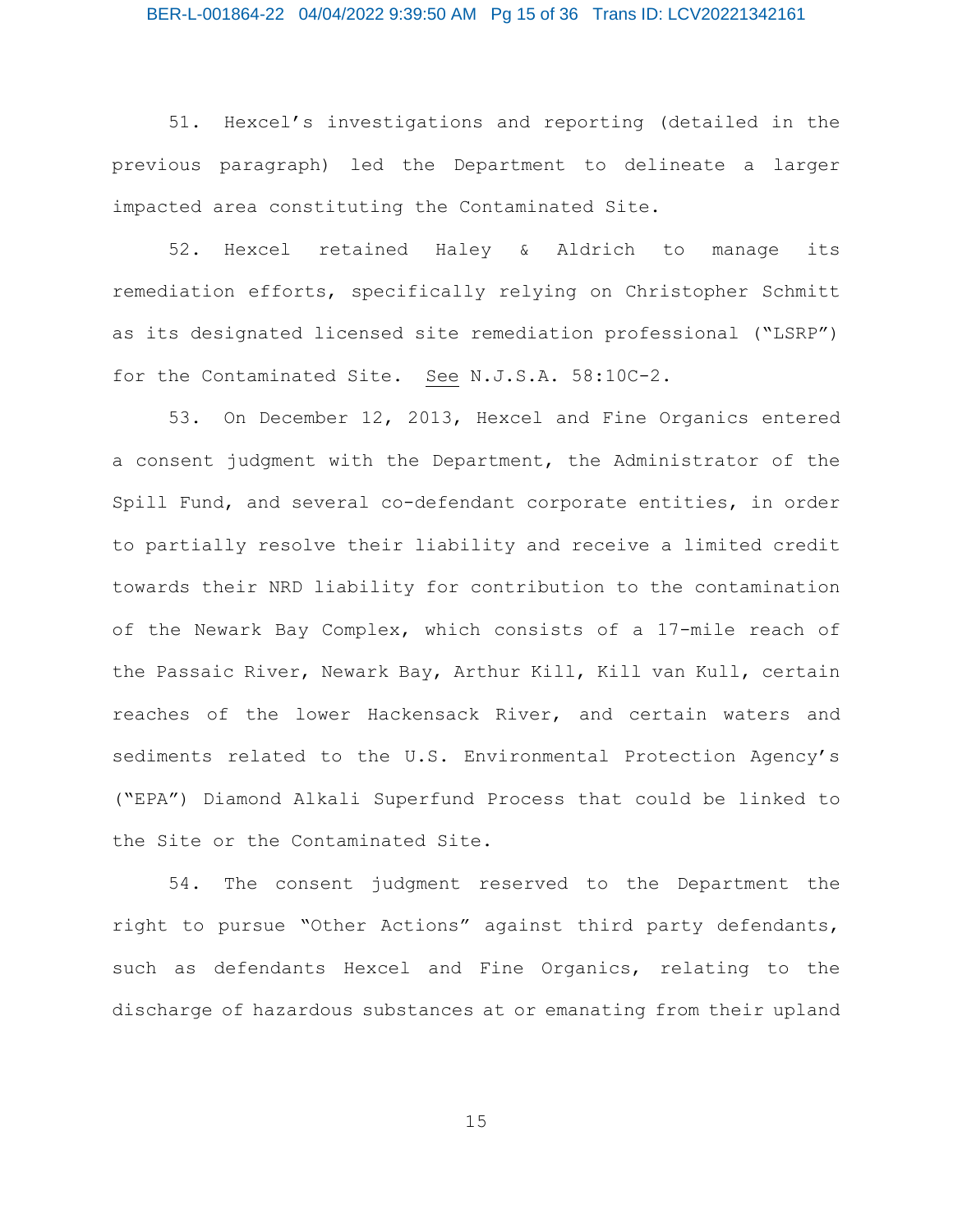# BER-L-001864-22 04/04/2022 9:39:50 AM Pg 16 of 36 Trans ID: LCV20221342161

Site when those discharges did not come to be located in the Newark Bay Complex.

55. The consent judgment therefore did not resolve Hexcel's or Fine Organics's liability for natural resource damages to groundwater at the Contaminated Site.

56. In 2016, a groundwater Classification Exception Area ("CEA") with an area of 3.64 acres was established on the Contaminated Site. A CEA delineates the areal extent of groundwater pollution in a localized area – here, the CEA is coterminous with the Contaminated Site.

57. Hexcel conducted remediation of the Contaminated Site between 1987 and 2016, including further investigation and delineation of the source of the contamination at the Contaminated Site, excavation of soils from the Site to remove high concentrations of PCBs and VOCs, and removal and disposal of over 53,000 gallons of contaminated groundwater from the Site.

58. Hexcel employed dual-phase extraction ("DPE"), which used a high-vacuum system to remove both contaminated groundwater and soil vapor from the Contaminated Site. The extraction efforts focused on areas in which PCB concentration exceeded the EPA Low-Occupancy Criteria of 100mg/Kg.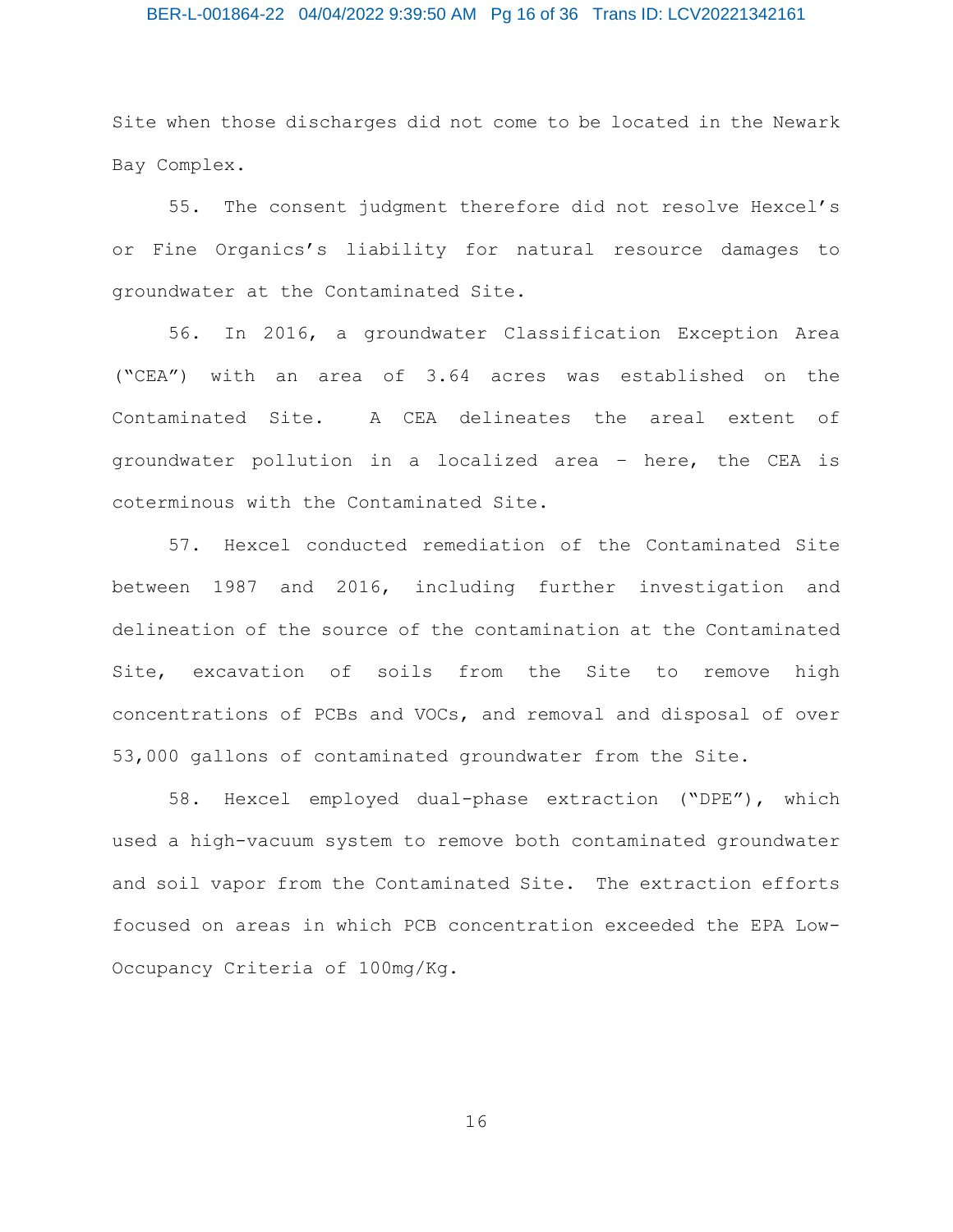59. After the DPE activities in 2013, Hexcel retained Land N Sea Environmental Services, Inc. to conduct excavation activities to remove contaminated soils and groundwater.

60. In 2013, Hexcel obtained a New Jersey Pollutant Discharge Elimination System ("NJPDES") discharge to groundwater permit by rule.

61. Between July 2013 and April 2014, Hexcel's consultants implemented an in-situ chemical oxidation ("ISCO") remediation program to comply with its NJPDES permit by rule for groundwater. The ISCO remediation involved adding a sodium persulfate oxidant to the soil and groundwater to neutralize or destroy organic contaminants like VOCs.

62. Hexcel implemented another ISCO program between September and December 2014 to treat remaining VOC contamination in the soil and groundwater.

63. In May 2016, Hexcel submitted a Remedial Investigation Report ("2016 RIR"), which detailed the hazardous substances that were used by Hexcel and Fine Organics at the Site and that have been detected in the soil and groundwater at the Contaminated Site.

64. On October 5, 2016, Hexcel obtained a Response Action Outcome ("RAO") for the Contaminated Site, recognizing completion of remediation activities. As stated in the RAO, "full payment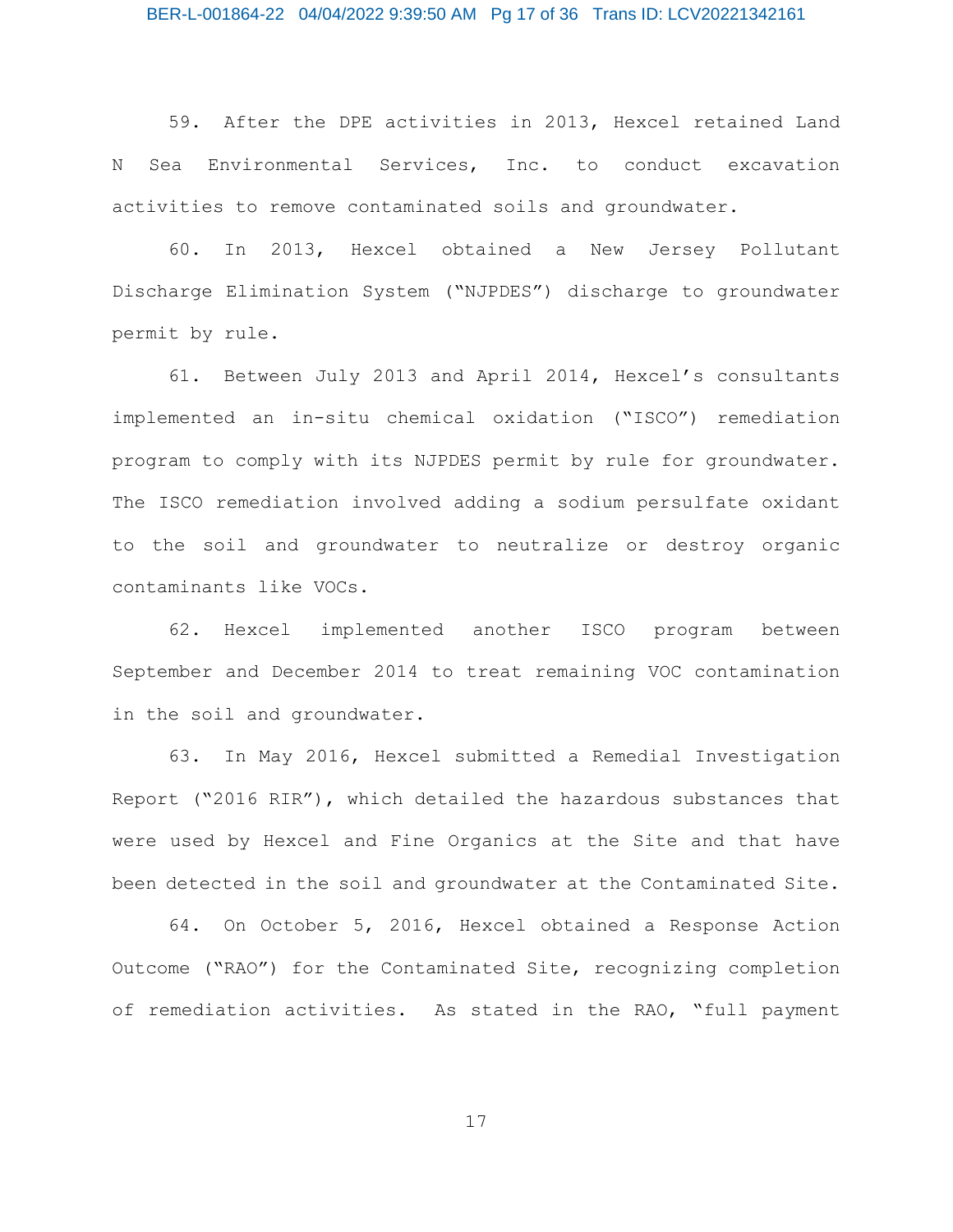## BER-L-001864-22 04/04/2022 9:39:50 AM Pg 18 of 36 Trans ID: LCV20221342161

has been made for all Department fees and oversight costs pursuant to N.J.A.C. 7:26C-4."

65. The RAO did not consider or determine the injury to natural resources or natural resource damages at the Contaminated Site.

66. The "natural resources" of the State, as defined in N.J.S.A. 58:10-23.11b, including the waters of the State, have been injured by the discharges of hazardous substances at the Contaminated Site.

67. The Department has incurred damages, including lost value and reasonable assessment costs, for natural resources that have been injured by the discharge of hazardous substances at and emanating from the Site. N.J.S.A. 58:10-23.11u.b.(4).

68. Groundwater has not been returned to its pre-discharge condition at the Contaminated Site. It is currently undergoing monitored natural attenuation, which will allow the groundwater to recover over time through its own natural processes. It will not reach its pre-discharge condition for decades.

69. This action therefore seeks to recover the Department's costs and damages related to "restoration and replacement . . . of any natural resource damaged or destroyed by [the] discharge[s]," as well as "the reasonable costs of preparing and successfully litigating" this action. N.J.S.A. 58:10-23.11u.b.(4).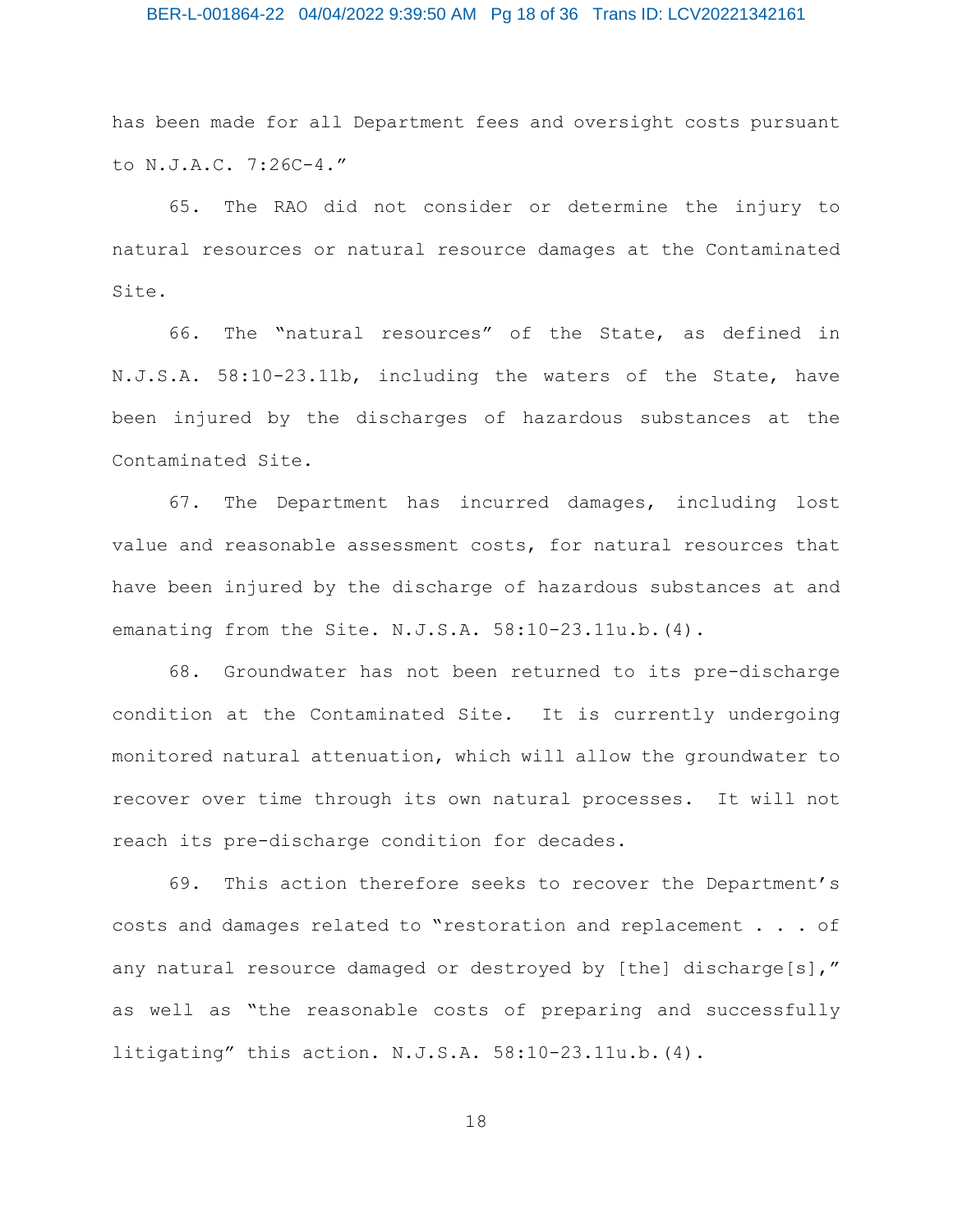# FIRST COUNT

# Spill Act

70. The Department repeats each allegation of the previous paragraphs as though set forth in their entirety.

71. Each Defendant is a "person" within the meaning of N.J.S.A. 58:10-23.11b.

72. Except as otherwise provided in N.J.S.A. 58:10-23.11g12, which is not applicable here, any person who discharges a hazardous substance, or is in any way responsible for any hazardous substance that is discharged, shall be liable, jointly and severally, without regard to fault, for all cleanup and removal costs no matter by whom incurred. N.J.S.A. 58:10-23.11g.c.

73. Except as otherwise exempted under N.J.S.A. 58:10- 23.11g12, which is not applicable here, the discharge of hazardous substances is a violation of the Spill Act, for which the discharger or person in any way responsible for the discharged hazardous substance, is strictly liable, jointly and severally, without regard to fault. N.J.S.A. 58:10-23.11g.c.(1).

74. The Department has incurred, and may continue to incur, costs and damages, including lost value and reasonable assessment costs, for any natural resource of this State that has been, or may be, injured by the discharge of hazardous substances at the Site.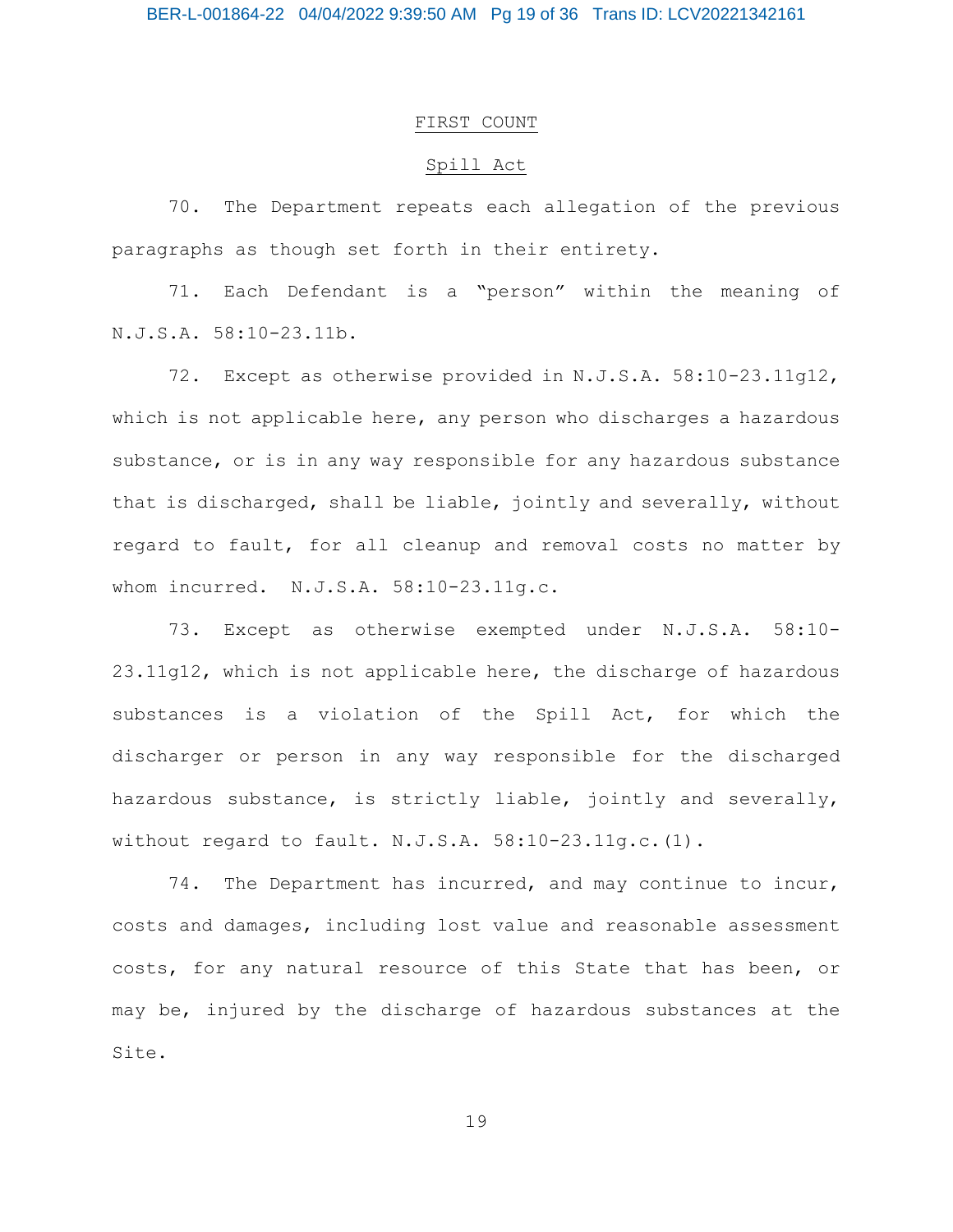## BER-L-001864-22 04/04/2022 9:39:50 AM Pg 20 of 36 Trans ID: LCV20221342161

75. The Defendants are dischargers, and/or are the successors to dischargers, of hazardous substances at the Site, and are liable, jointly and severally, without regard to fault, for certain costs and damages, including lost value and reasonable assessment costs, that the Department has incurred, and will incur, to assess, mitigate, restore, or replace, any natural resource of this State that has been, or may be, injured as a result of the discharge of hazardous substances at the Site. N.J.S.A. 58:10- 23.11g.c.(1).

76. The Defendants, as owners of the Site at the time hazardous substances were discharged there, and/or as successors to the owners of the Site at the time hazardous substances were discharged there, are also persons "in any way responsible" for the discharged hazardous substances, and are liable, jointly and severally, without regard to fault, for certain costs and damages, including lost value and reasonable assessment costs, that the Department has incurred, and will incur, to assess, mitigate, restore, or replace, any natural resource of this State that has been, or may be, injured by the discharge of hazardous substances at the Site. N.J.S.A. 58:10-23.11g.c.(1).

77. Defendants Hexcel and Fine Organics, as knowing purchasers, and/or as successors to the knowing purchasers of the Site, a property at which hazardous substances were previously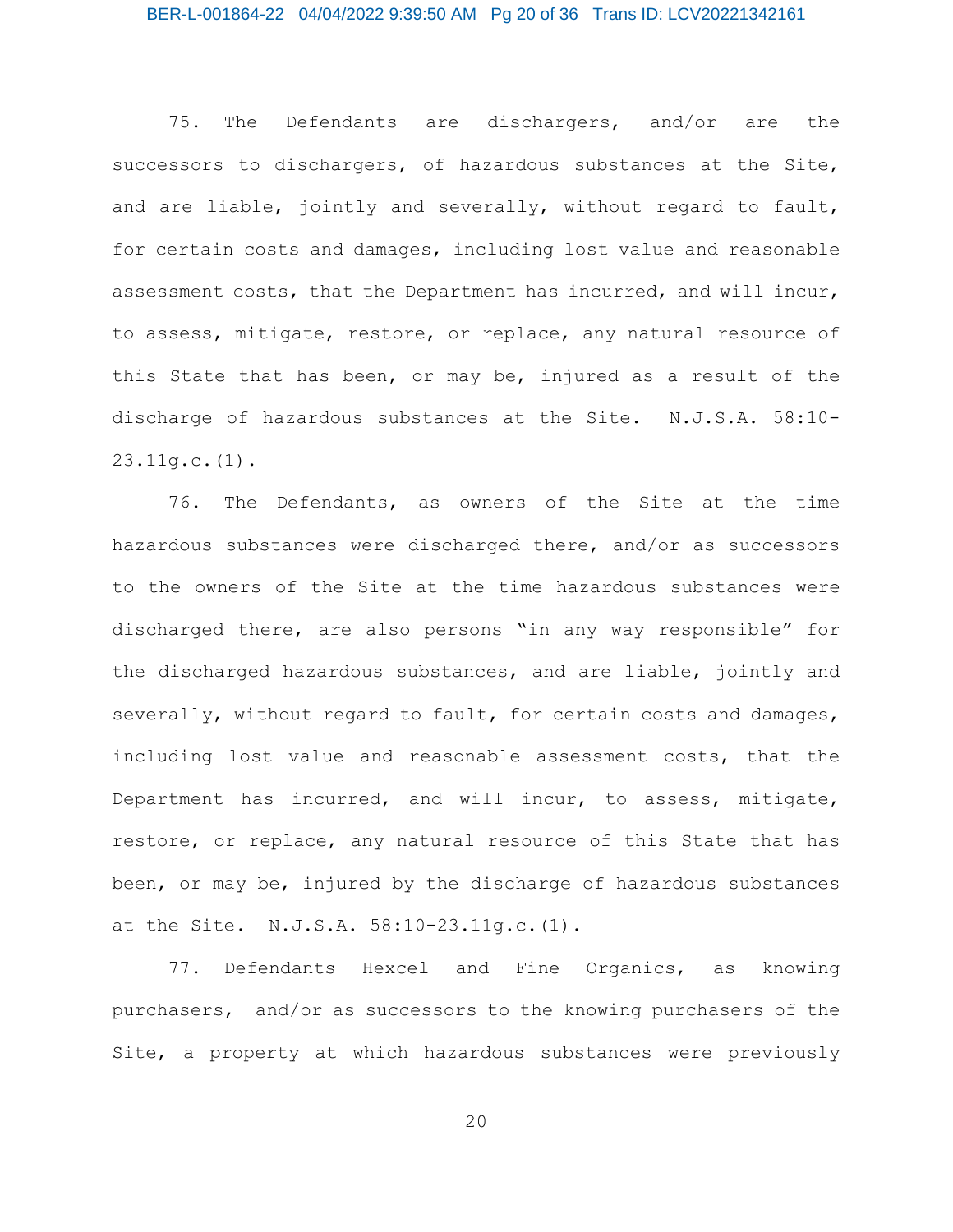discharged, are also persons "in any way responsible" for the discharged hazardous substances, and are liable, jointly and severally, without regard to fault, for certain costs and damages, including lost value and reasonable assessment costs, that the Department has incurred, and will incur, to assess, mitigate, restore, or replace, any natural resource of this State that has been, or may be, injured by the discharge of hazardous substances at the Site. N.J.S.A. 58:10-23.11g.c.(3).

78. The Department may bring an action in Superior Court for injunctive relief, N.J.S.A. 58:10-23.11u.b.(1); for certain costs, including the reasonable costs of preparing and successfully litigating the action, N.J.S.A. 58:10-23.11u.b.(2); natural resource restoration and replacement costs, N.J.S.A. 58:10- 23.11u.b.(4); and for any other damages the Department incurs under the Spill Act, N.J.S.A. 58:10-23.11u.b.(5).

79. Additionally, pursuant to N.J.S.A. 58:10-23.11e, "[a]ny person who may be subject to liability for a discharge which occurred prior to or after the effective date of the act of which this act is amendatory shall immediately notify the department. Failure to so notify shall make persons liable to the penalty provisions of section 22 of this act." In turn, pursuant to N.J.S.A. 58:10-23.11u.d, "[a]ny person who violations a provision of P.L. 1976, c. 141 (C. 58:10-23.11 et seq.), or a court order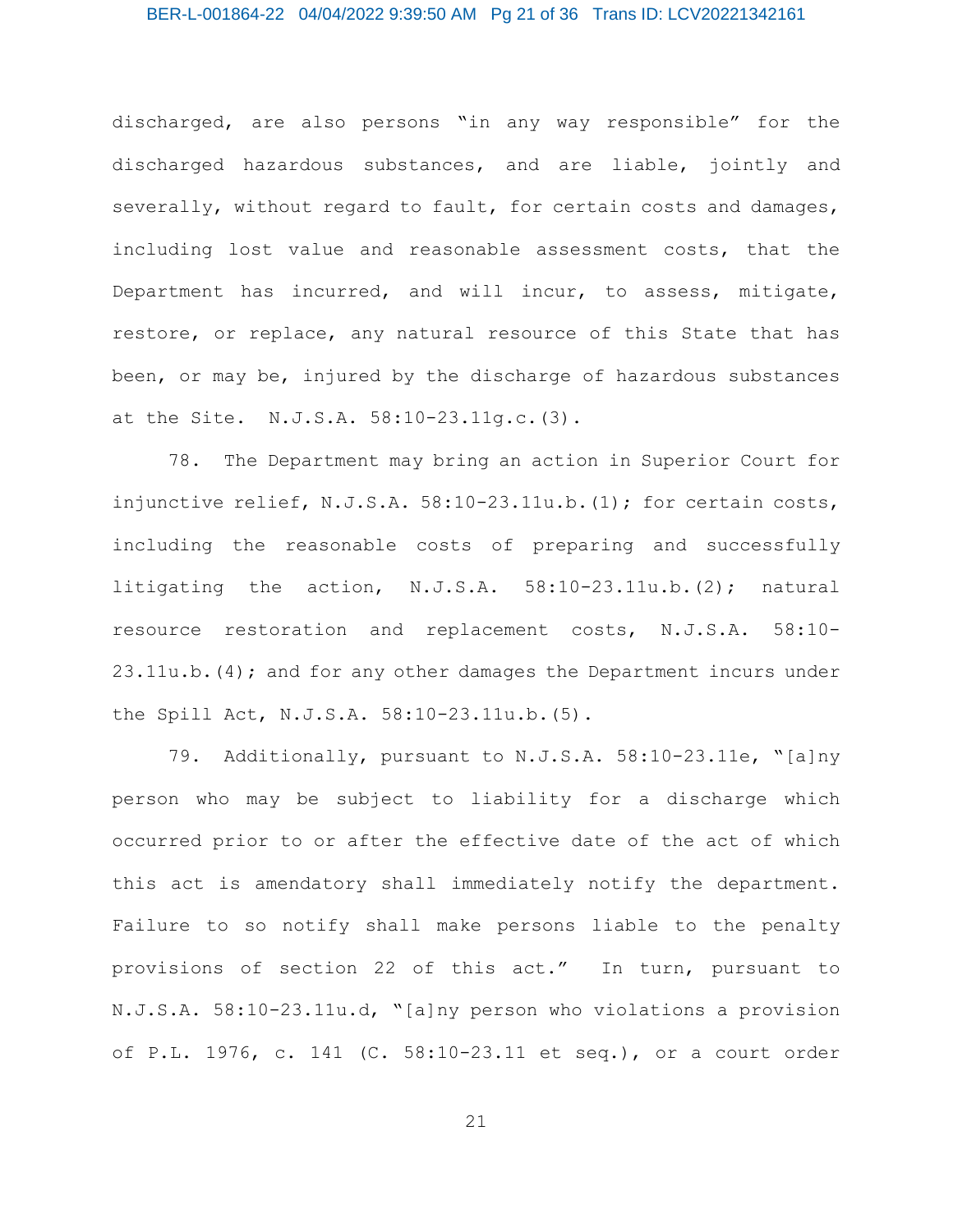issued pursuant thereto, or who fails to pay a civil administrative penalty in full or to agree to a schedule of payments therefor, shall be subject to a civil penalty not to exceed \$50,000.00 per day for each violation, and each day's continuance of the violation shall constitute a separate violation."

### PRAYER FOR RELIEF

**WHEREFORE**, the Department prays that this Court:

- a. Order the Defendants to reimburse the Department, jointly and severally, without regard to fault, for the costs and damages they have incurred, including lost value and reasonable assessment costs for any groundwater (as a natural resource of the State) that was injured as a result of the discharge of hazardous substances at or emanating from the Site, with applicable interest;
- b. Finding each Defendant liable, jointly and severally, without regard to fault, for costs and damages the Department will incur, including lost value and reasonable assessment costs, for any groundwater (a natural resource of this State) that was injured as a result of the discharge of hazardous substances at or emanating from the Site;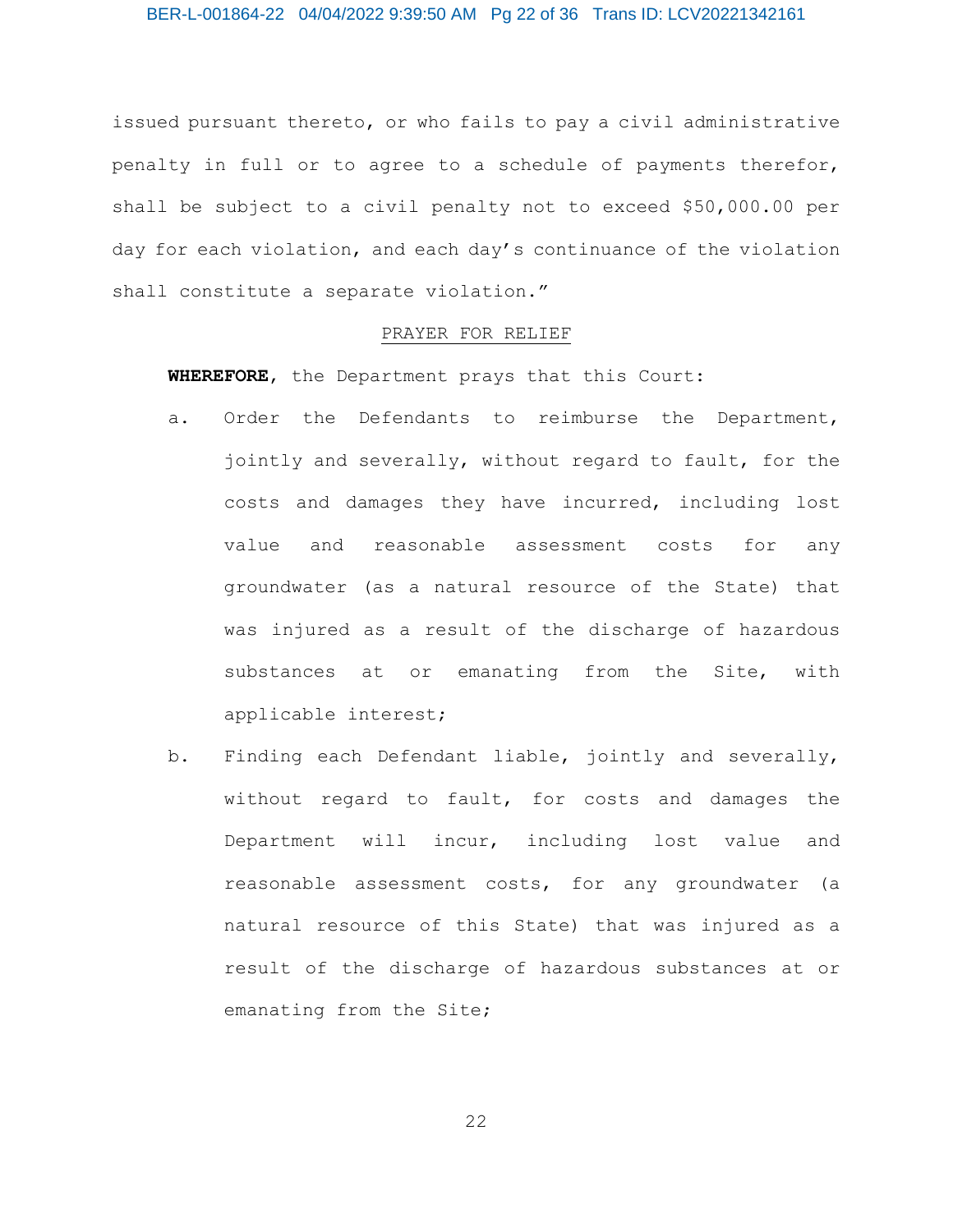- c. Ordering the Defendants, jointly and severally, without regard to fault, to perform, under Department oversight, or to fund the Department's performance of, any further assessment of any groundwater that has been, or may be, injured as a result of the discharge of hazardous substances at the Site, and compelling each Defendant to compensate the citizens of New Jersey for the lost value of any injured groundwater.
- d. Assess civil penalties of up to \$50,000 per violation per day for Defendants' failure to timely notify the Department of all discharges at the Site;
- e. Award the Department its costs and fees in this action; and
- f. Award the Department such other relief as this Court deems appropriate.

#### SECOND COUNT

#### Water Pollution Control Act

80. The Commissioner repeats each allegation of the previous paragraphs as though set forth in their entirety.

81. Defendants are "persons" within the meaning of the WPCA, N.J.S.A. 58:10A-3.

82. Except as otherwise exempted pursuant to N.J.S.A. 58:10A-6d. and p., which are not applicable here, it is unlawful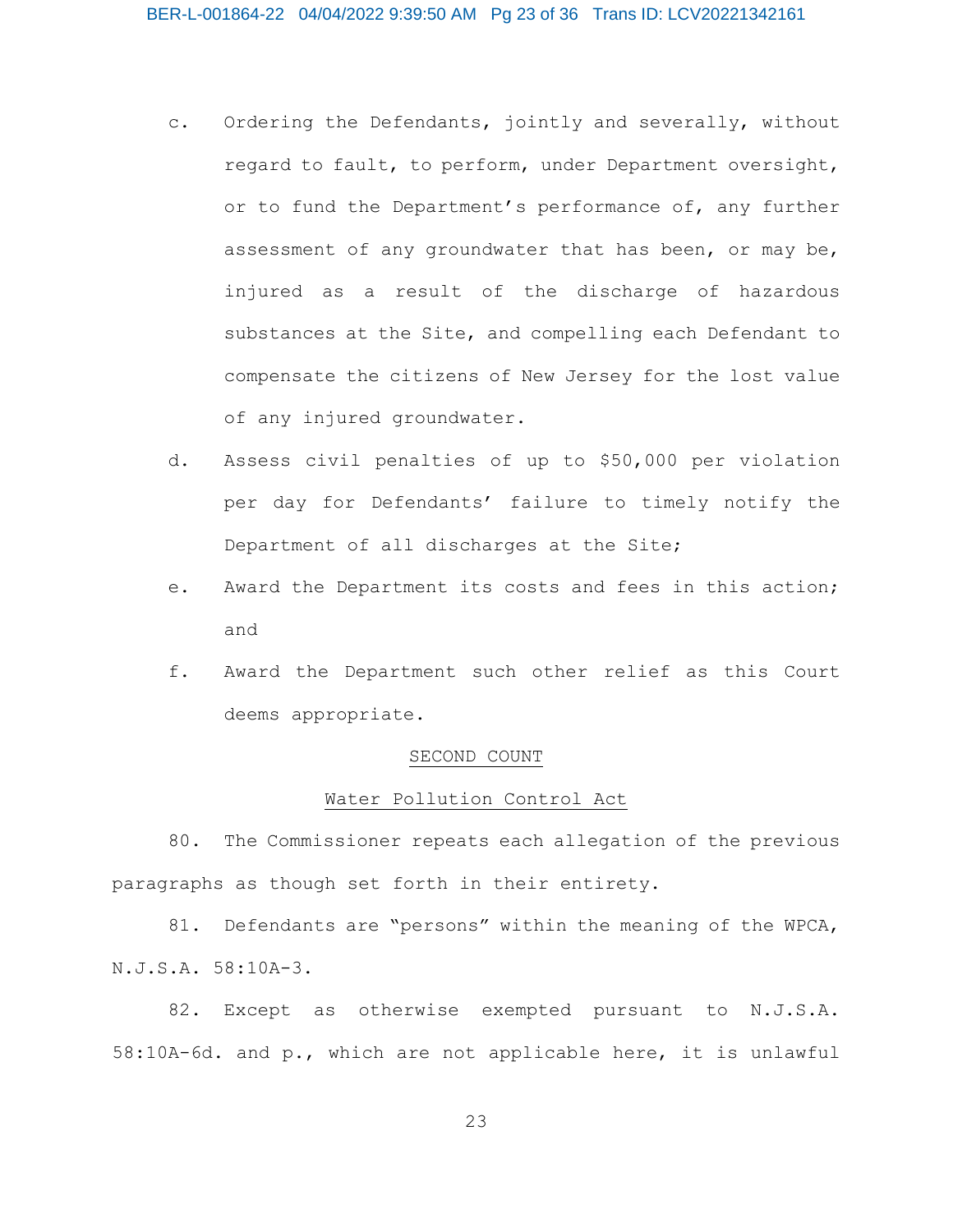## BER-L-001864-22 04/04/2022 9:39:50 AM Pg 24 of 36 Trans ID: LCV20221342161

for any person to discharge any pollutant except to the extent the discharge conforms with a valid New Jersey Pollutant Discharge Elimination System ("NJPDES") permit issued by the Commissioner pursuant to the WPCA, or pursuant to a valid National Pollutant Discharge Elimination System permit issued pursuant to the federal Water Pollution Control Act, 33 U.S.C.A. §§ 1251 - 1387. N.J.S.A. 58:10A-6a.

83. The unauthorized discharge of pollutants is a violation of the WPCA for which any person who is the discharger is strictly liable, without regard to fault. N.J.S.A. 58:10A-6a.

84. The Commissioner has incurred, and will continue to incur, costs and damages, including compensatory damages and any other actual damages for any groundwater, as a natural resource of this State, that has been, or may be, lost or destroyed by the discharge of pollutants at the Site.

85. The costs and damages the Commissioner has incurred, and will incur, for the Contaminated Site are recoverable within the meaning of N.J.S.A. 58:10A-10c.(2) and (4).

86. Defendants Hexcel and Fine Organics discharged pollutants at the Site, which discharges were neither permitted pursuant to N.J.S.A. 58:10A-6a., nor exempted pursuant to N.J.S.A. 58:10A-6d. or N.J.S.A. 58:10A-6p. Defendants Hexcel and Fine Organics are therefore liable, without regard to fault, for all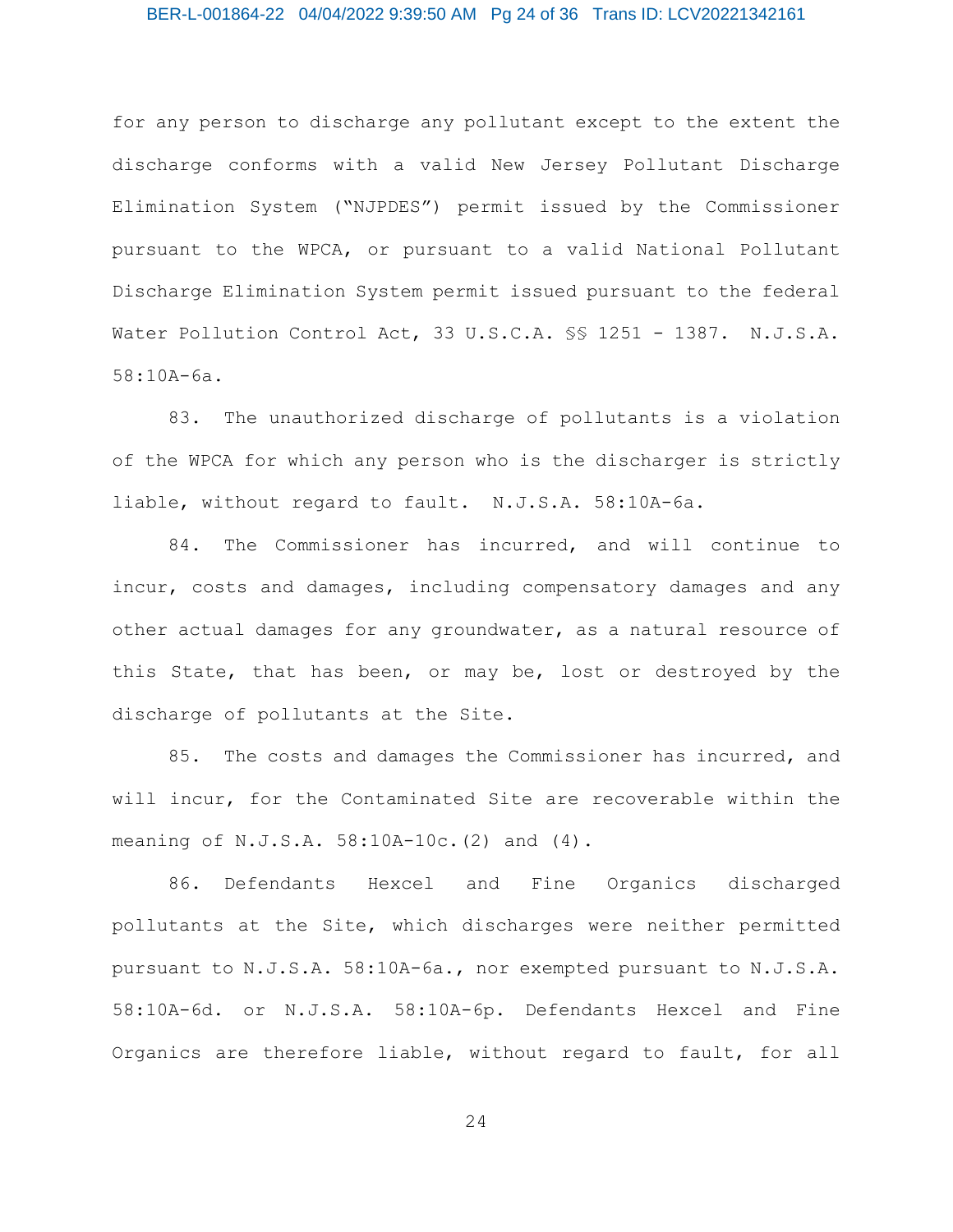## BER-L-001864-22 04/04/2022 9:39:50 AM Pg 25 of 36 Trans ID: LCV20221342161

costs and damages, including compensatory damages and any other actual damages for any groundwater (a natural resource of this State) that has been, or may be, lost or destroyed as a result of the discharge of pollutants at the Site. N.J.S.A. 58:10A-6a.

87. The Commissioner may bring an action in the Superior Court for injunctive relief, N.J.S.A. 58:10A-10c.(1); for the reasonable costs of any investigation, inspection, or monitoring survey which led to establishment of the violation, including the costs of preparing and litigating the case, N.J.S.A. 58:10c.(2); compensatory damages and any other actual damages for groundwater, as a natural resource of this State, that has been, or may be, lost or destroyed as a result of the unauthorized discharge of pollutants at the Site, N.J.S.A. 58:10A-10c.(4); and the actual amount of any economic benefits accruing to the violator from any violation, including savings realized from avoided capital or noncapital costs resulting from the violation, the return earned or that may be earned on the amount of avoided costs, any benefits accruing as a result of a competitive market advantage enjoyed by reason of the violation, or any other benefit resulting from the violation, N.J.S.A. 58:10A-10c.(5).

88. The release of fuel oil causing soil contamination constitutes a "discharge" under the WPCA as a pollutant was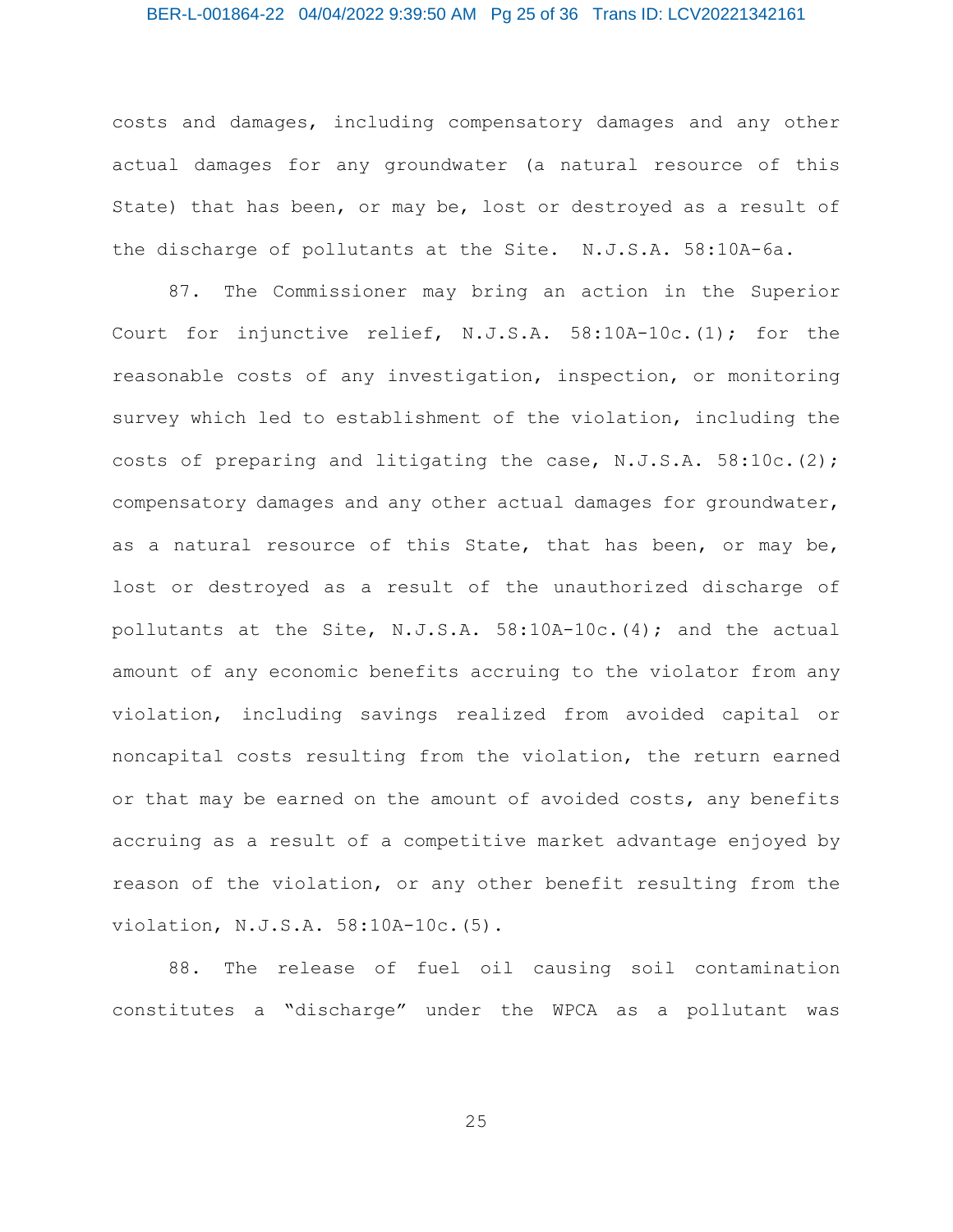BER-L-001864-22 04/04/2022 9:39:50 AM Pg 26 of 36 Trans ID: LCV20221342161

released "onto land or into wells from which it might flow or drain into [the waters of the State]." N.J.S.A. 58:10A-3(e).

#### PRAYER FOR RELIEF

**WHEREFORE**, the Commissioner prays that this Court:

- a. Order the Defendants Hexcel and Fine Organics, without regard to fault, to reimburse the Commissioner for his reasonable costs, including the costs of preparing and litigating this case;
- b. Finding Defendants Hexcel and Fine Organics liable, without regard to fault, assessing all reasonable costs that will be incurred for any investigation, inspection, or monitoring survey, which led, or will lead, to establishment of the violation, including the costs of preparing and litigating the case;
- c. Order the Defendants Hexcel and Fine Organics, without regard to fault, to pay to the Commissioner all compensatory damages and other actual damages incurred by the Commissioner for any groundwater, as a natural resource of this State, that has been, or may be, lost or destroyed by the unauthorized discharge of pollutants at the Site;
- d. Finding Defendants Hexcel and Fine Organics liable, without regard to fault, assessing all compensatory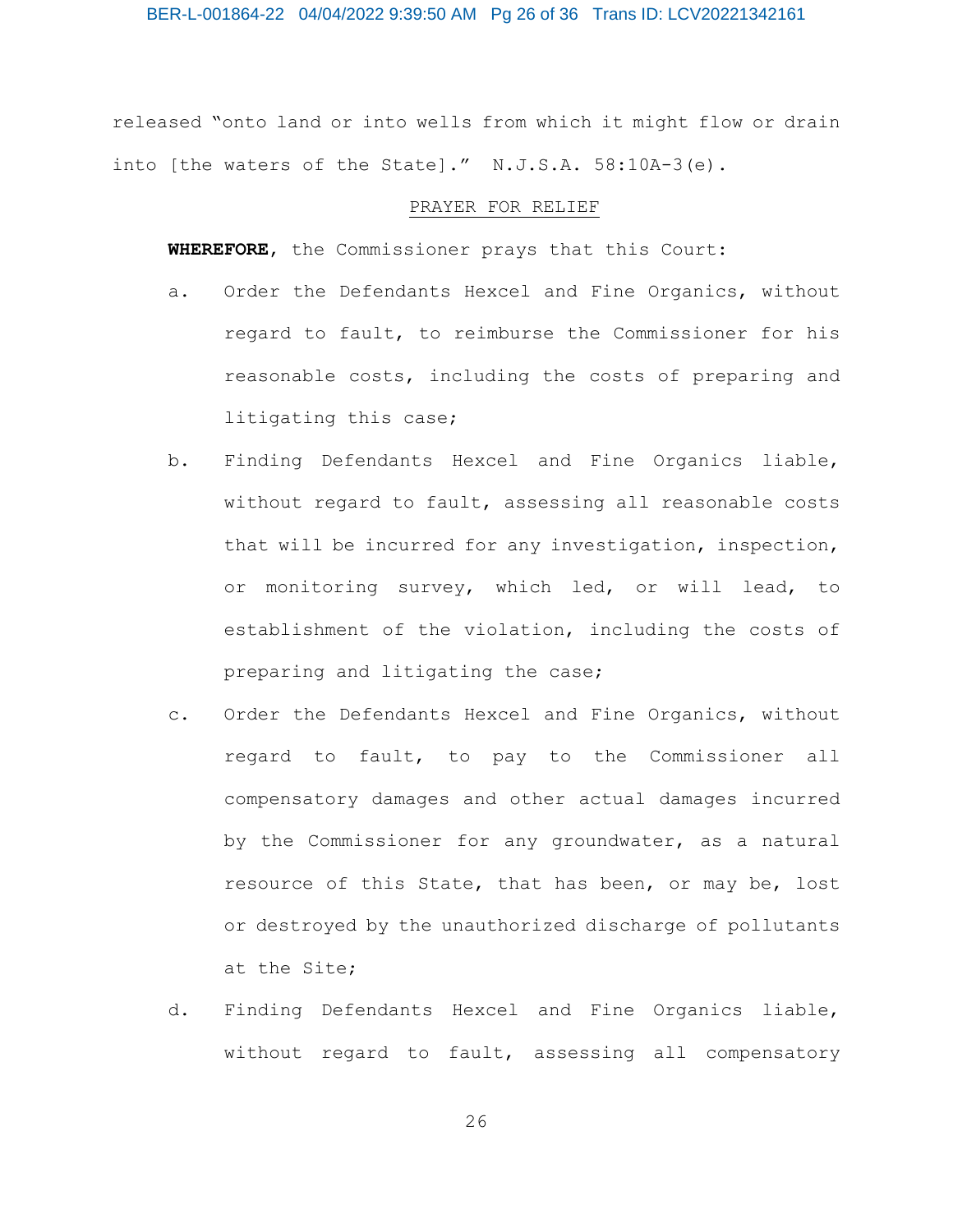damages and other actual damages for any groundwater, as a natural resource of this State, that has been, or may be, lost or destroyed by of the unauthorized discharge of pollutants at the Site;

- e. Order Defendants Hexcel and Fine Organics, without regard to fault, to pay to the Commissioner the actual amount of any economic benefits that have accrued, including any savings realized from avoided capital or noncapital costs, the return they have earned on the amount of avoided costs, any benefits that Defendants Hexcel and Fine Organics have enjoyed as a result of a competitive market advantage, or any other benefit they have received from violation of the WPCA;
- f. Finding Defendants Hexcel and Fine Organics liable, without regard to fault, assessing those Defendants for the actual amount of any economic benefits that will accrue to them, including any savings to be realized from avoided capital or noncapital costs, the return to be earned on the amount of avoided costs, any benefits that will accrue as a result of a competitive market advantage those Defendants have enjoyed, or any other benefit that will accrue to them from violation of the WPCA;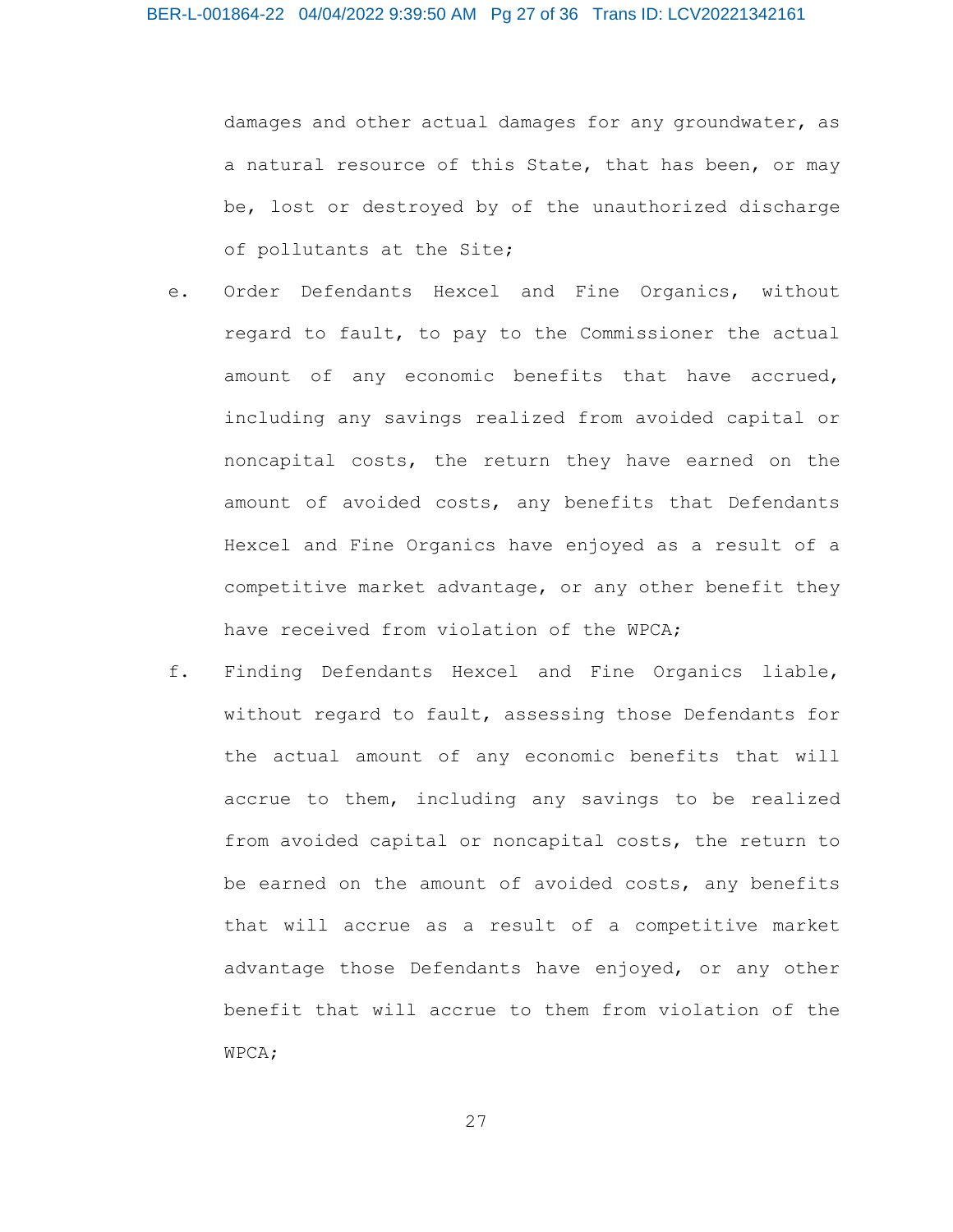- g. Award plaintiff Commissioner his costs and fees in this action; and
- h. Award plaintiff Commissioner such other relief as this Court deems appropriate.

# THIRD COUNT

# Strict Liability

89. The Department repeats each allegation in the previous paragraphs as though set forth in its entirety.

90. During the period of time that the Defendants were engaged in chemical storage and manufacturing at the Site, hazardous substances were stored at, discharged at, and emanating from the Site into the natural resources of the State, including groundwater, thereby causing damage to and destruction of natural resources.

91. By storing and handling at, and discharging hazardous substances at and from, the Site and into the State's natural resources in such manner as to cause said damage and destruction, Defendants have engaged in an abnormally dangerous activity for which they are strictly liable.

### PRAYER FOR RELIEF

**WHEREFORE**, the Department prays that this Court:

a. Order each Defendant to reimburse the Department, jointly and severally, without regard to fault, for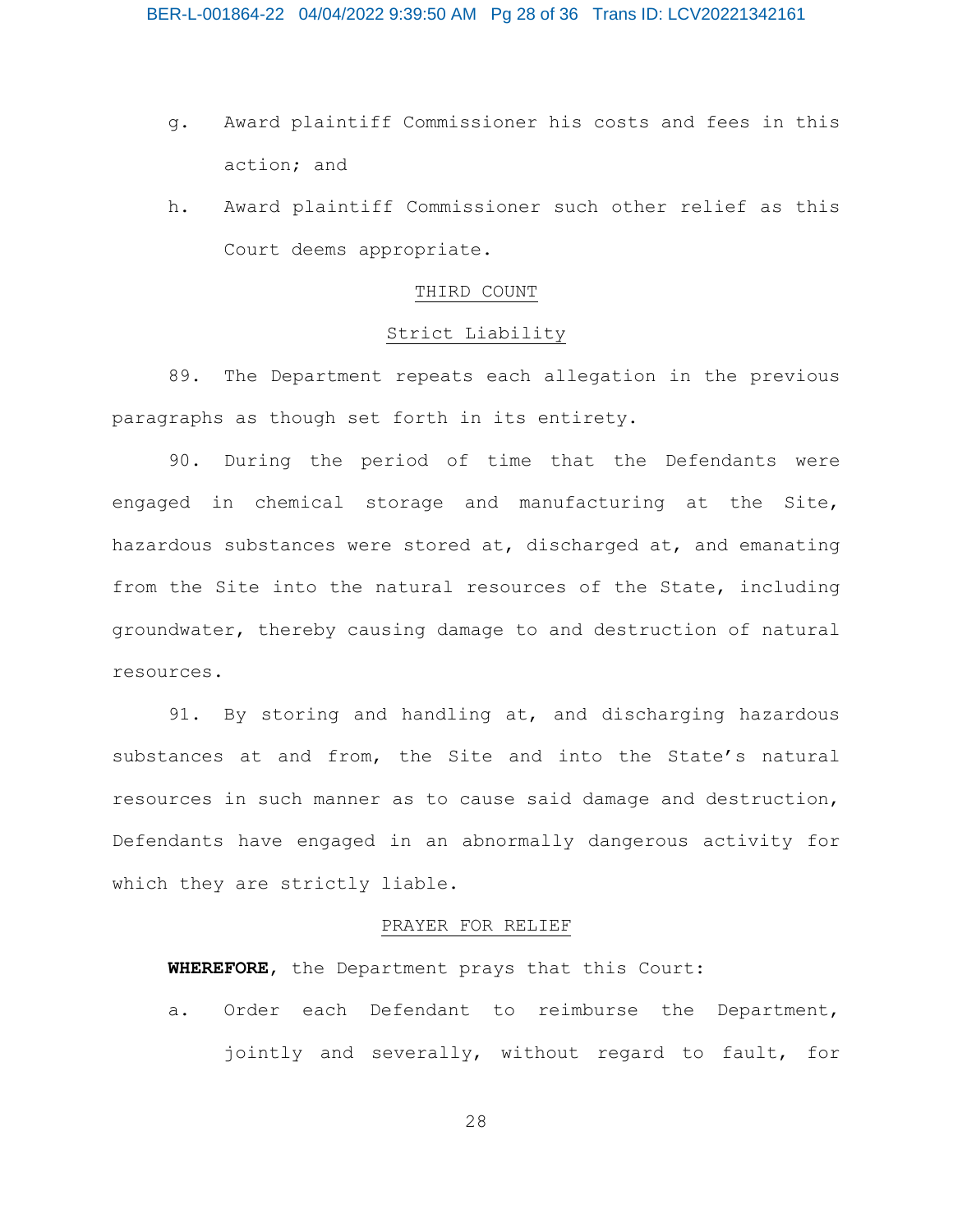costs and damages, including loss of use or value and reasonable assessment costs, that the Department has incurred for any natural resource of this State injured by the discharges of hazardous substances and pollutants at or emanating from the Site, with applicable interest;

- b. Finding each Defendant liable, jointly and severally, without regard to fault, for costs and damages, including loss of use or value and reasonable assessment costs, the Department will incur for groundwater, as a natural resource of this State, that was injured by the discharges of hazardous substances and pollutants at or emanating from the Site;
- c. Order each Defendant, jointly and severally, without regard to fault, to compensate the citizens of New Jersey for the damages to, or loss of, their natural resources as a result of the discharges of hazardous substances and pollutants at the Site and Contaminated Site, by performing under the Department's oversight, or by funding the Department's performance of, any further assessment and compensatory restoration of any natural resource injured by the discharge of hazardous substances and pollutants at or emanating from the Site;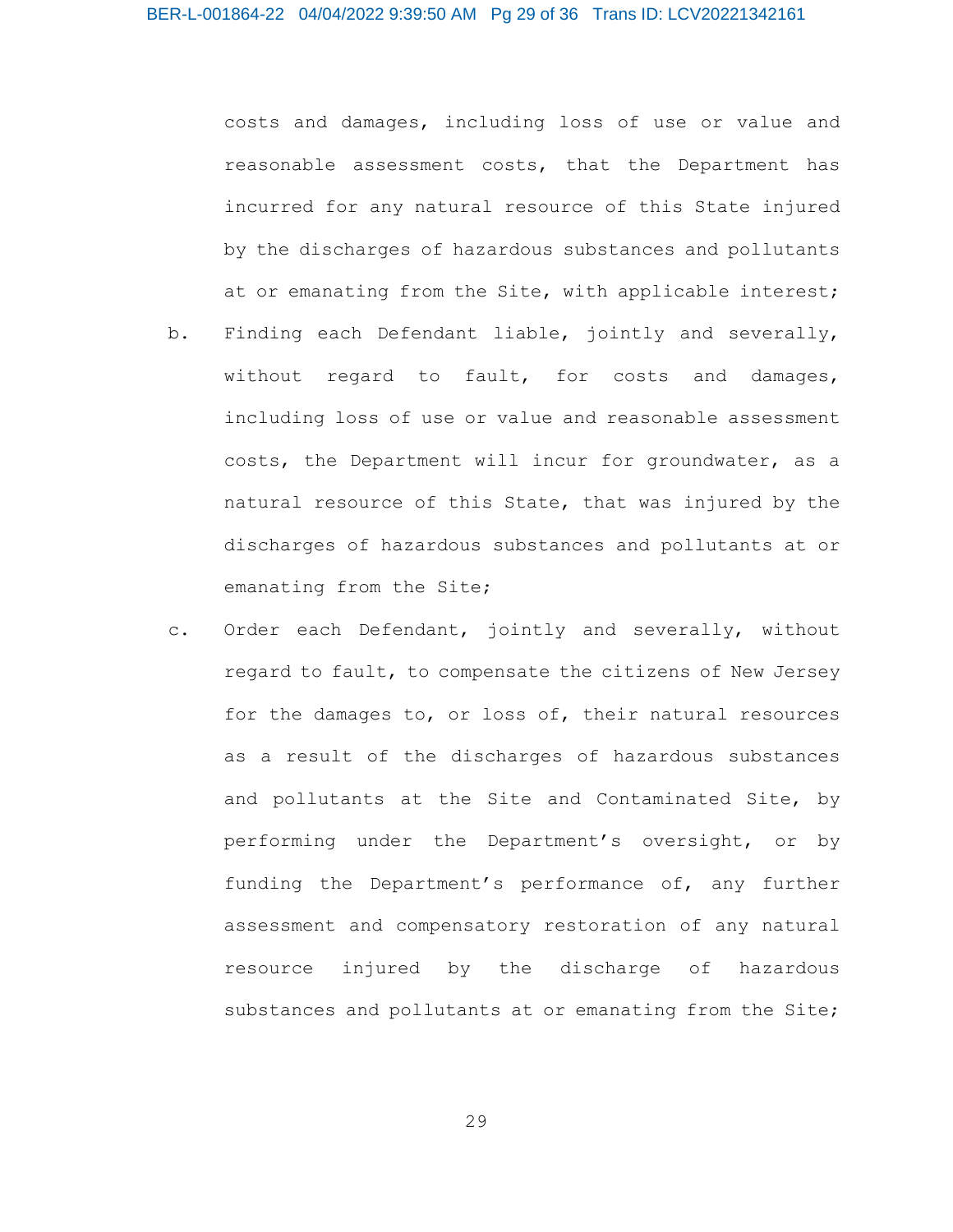- d. Award the Department its costs and fees in this action; and
- e. Award the Department such other relief as this Court deems appropriate.

# FOURTH COUNT

# Public Nuisance

92. The Department repeats each allegation in the previous paragraphs as though set forth in its entirety.

93. Groundwater is a natural resource of the State held in trust by the State for the benefit of the public. The Department is vested with the duty to protect, and the authority to pursue compensation for, injury to the State's natural resources.

94. The use, enjoyment and existence of uncontaminated natural resources are rights common to the general public. The groundwater contamination at the Contaminated Site constitutes a physical invasion of public property and an unreasonable and substantial interference, both actual and potential, with the exercise of the public's common right to this natural resource.

95. As long as the groundwater remains contaminated due to the Defendants' conduct, the public nuisance continues.

96. Until the groundwater is restored to its pre-injury condition, the Defendants are liable for the creation, and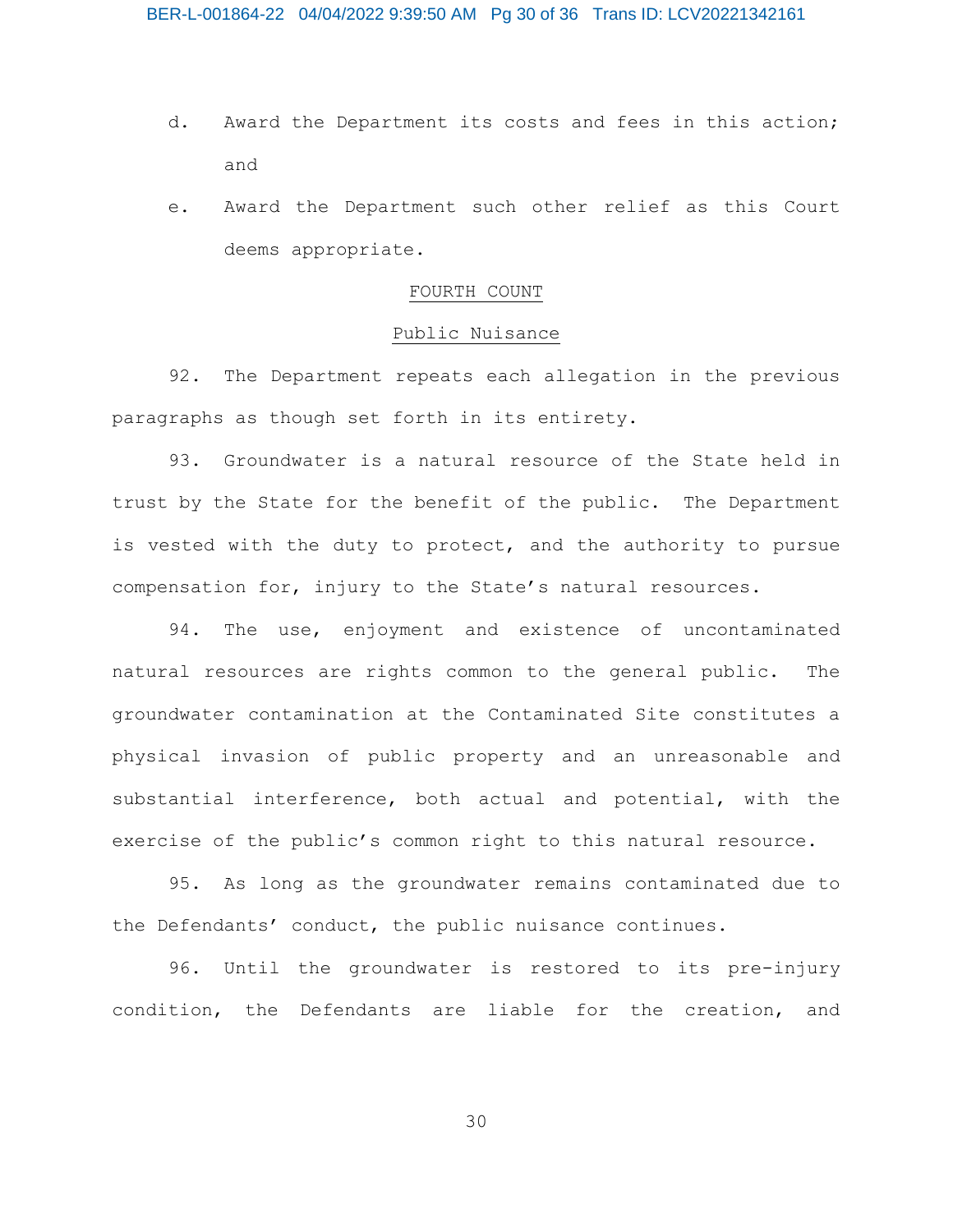continued maintenance, of a public nuisance in contravention of the public's common right to clean groundwater.

#### PRAYER FOR RELIEF

**WHEREFORE**, the Department prays that this Court:

- a. Order the Defendants to reimburse the Department for all costs and damages that the Department has incurred, including the lost value and reasonable assessment costs for groundwater, as a natural resource of this State, that has been injured by the discharge of hazardous substances and pollutants at or emanating from the Site with applicable interest;
- b. Finding the Defendants liable for costs and damages, including lost value and reasonable assessment costs, that the Department will incur for any groundwater, a natural resource of this State, that has been injured by the discharge of hazardous substances and pollutants at or emanating from the Site;
- c. Finding each Defendant liable for, and compelling each Defendant to perform, under the Department's oversight, or to fund the Department's performance of, any further assessment of groundwater that has been, or may be, injured by the discharge of hazardous substances and pollutants at or emanating from the Site, including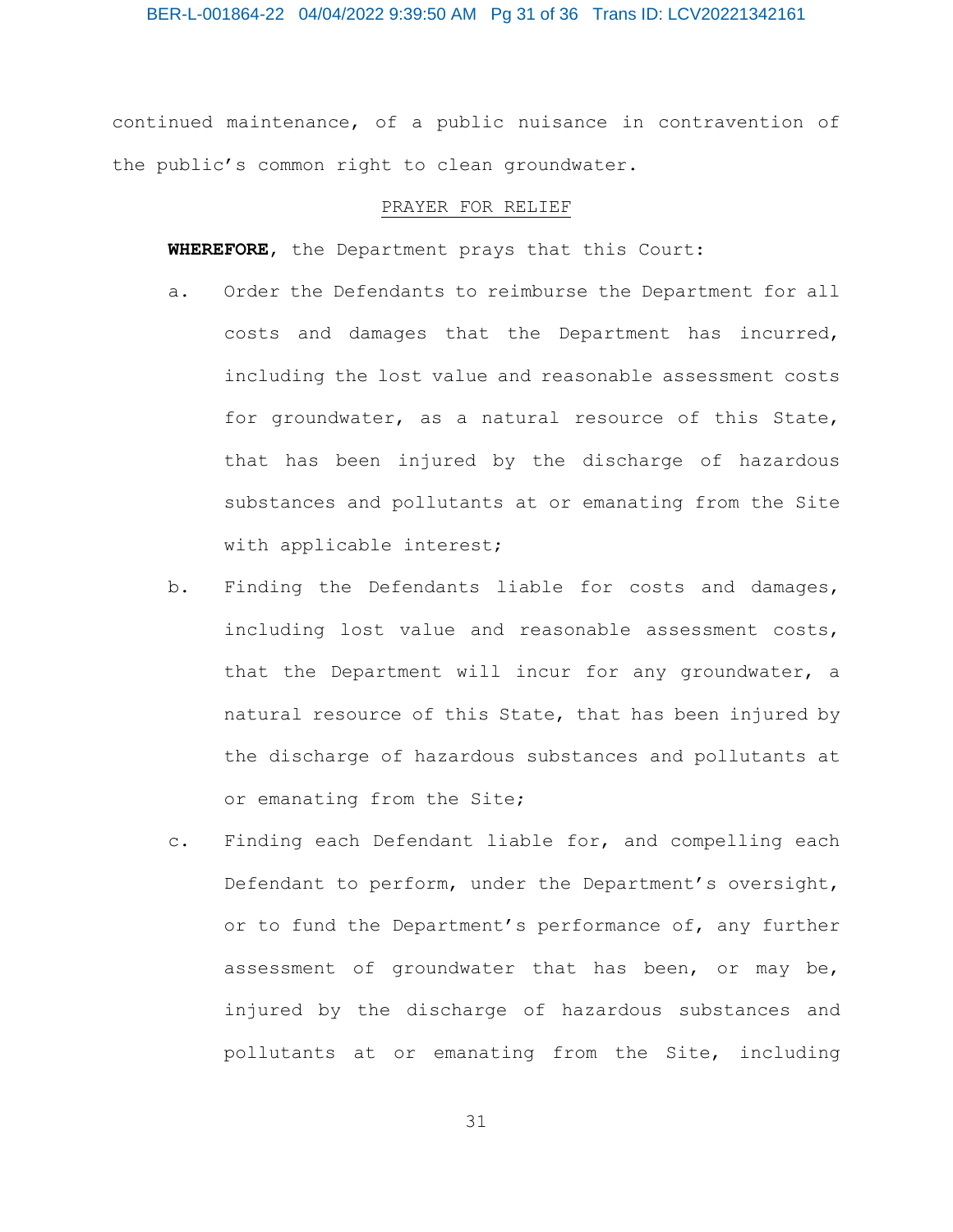compelling the Defendants to compensate the citizens of New Jersey for the lost value of any injured groundwater;

- d. Award the Department their costs and fees in this action; and
- e. Award the Department such other relief as this Court deems appropriate.

## FIFTH COUNT

#### Trespass

97. The Department repeats each allegation in the previous paragraphs as though set forth in its entirety.

98. Groundwater is a natural resource of the State held in trust by the State for the benefit of the public. The Department is vested with the duty to protect, and the authority to pursue compensation for, injury to the State's natural resources.

99. The hazardous substances in the groundwater at the Contaminated Site constitute a physical invasion of public property without permission or license.

100. Each Defendant is liable for trespass, and continued trespass, because the hazardous substances and pollutants in the groundwater at the Contaminated Site resulted from discharges of hazardous substances and pollutants at the Site.

101. As long as the groundwater remains contaminated due to the Defendants' conduct, each Defendant's trespass continues.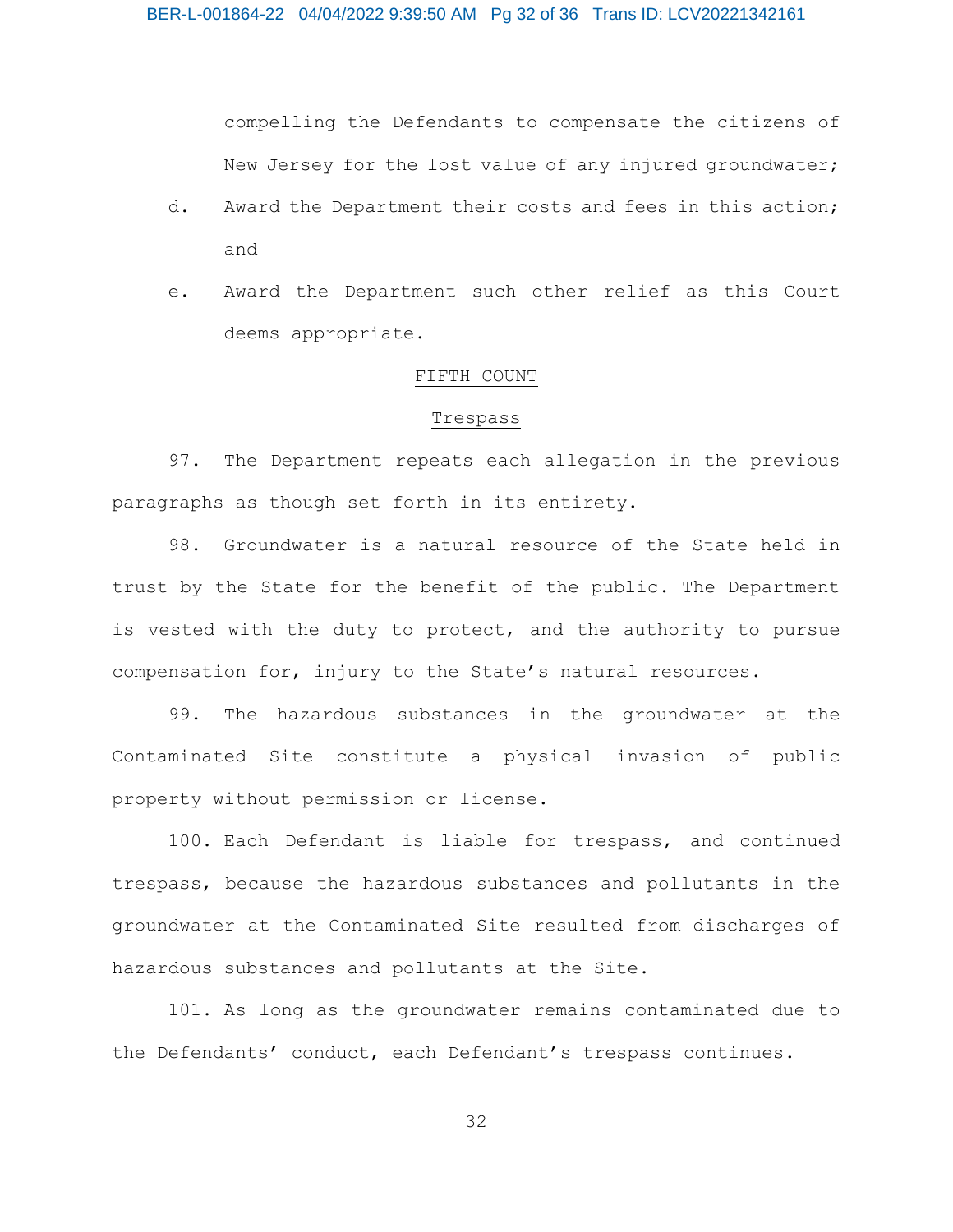102. Until the groundwater is restored to its pre-discharge condition, the Defendants are liable for trespass, and continued trespass, upon public property.

#### PRAYER FOR RELIEF

**WHEREFORE**, the Department prays that this Court:

- a. Order the Defendants to reimburse the Department for costs and damages that the Department has incurred, including the lost value and reasonable assessment costs for groundwater, as a natural resource of this State, that has been injured by the discharge of hazardous substances and pollutants at or emanating from the Site, with applicable interest;
- b. Finding the Defendants liable for costs and damages that the Department may incur, including the lost value and reasonable assessment costs for any groundwater, as a natural resource of this State, injured by the discharge of hazardous substances and pollutants at the Site and Contaminated Site;
- c. Order the Defendants to perform, under Department oversight, or to fund the Department's performance of, any further assessment of any natural resource that has been, or may be, injured by the discharge of hazardous substances and pollutants at or emanating from the Site,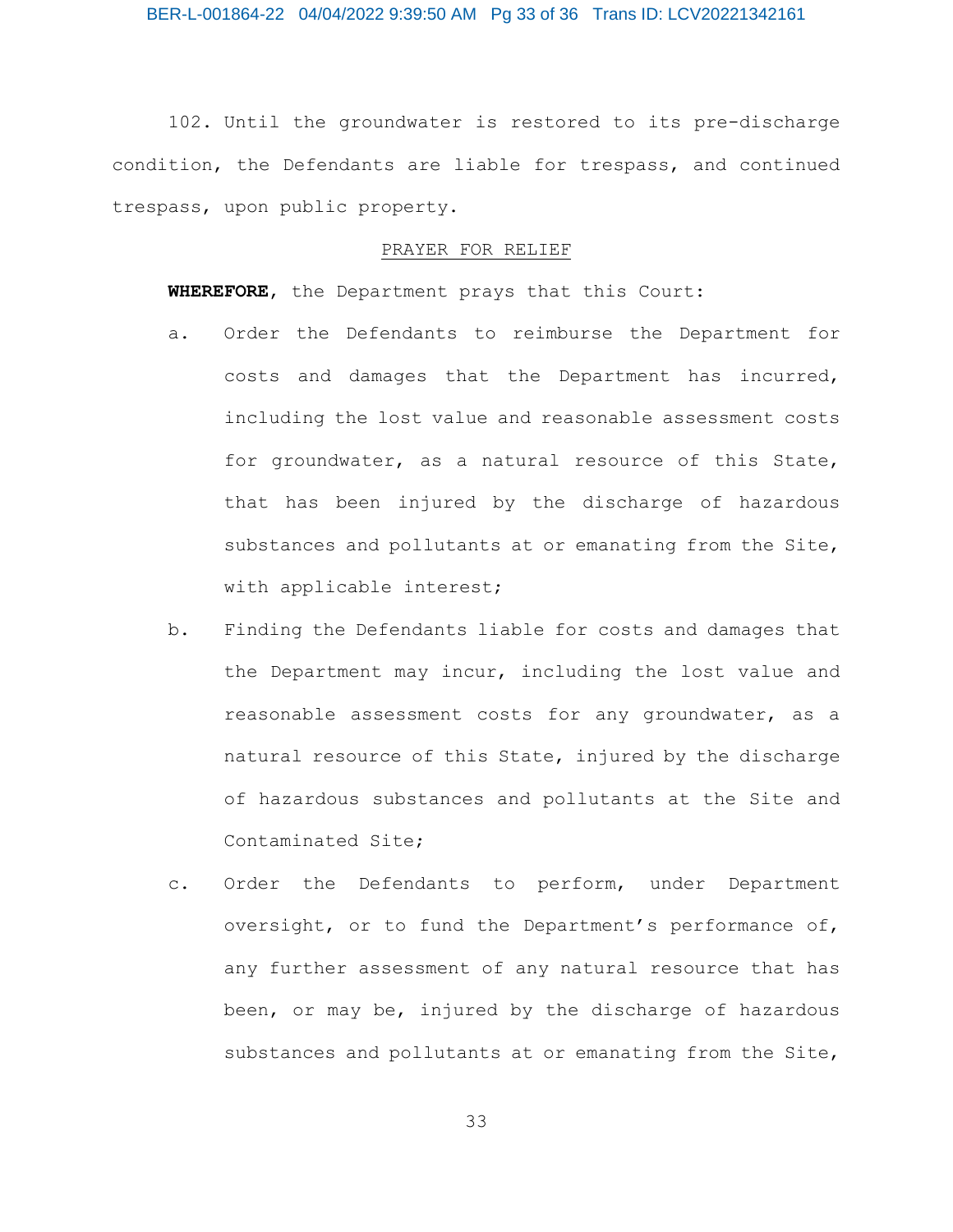and compelling the Defendants to compensate the citizens of New Jersey for the lost value of any injured groundwater;

- d. Award the Department its costs and fees in this action;
- e. Award the Department such other relief as this court deems appropriate.

MATTHEW J. PLATKIN ACTING ATTORNEY GENERAL OF NEW JERSEY Attorney for Plaintiffs

By: /s/ Jessica L. Palmer Jessica L. Palmer Deputy Attorney General Attorney ID No. 031222009 Erin M. Hodge Deputy Attorney General Attorney ID No. 272052018

Dated: April 4, 2022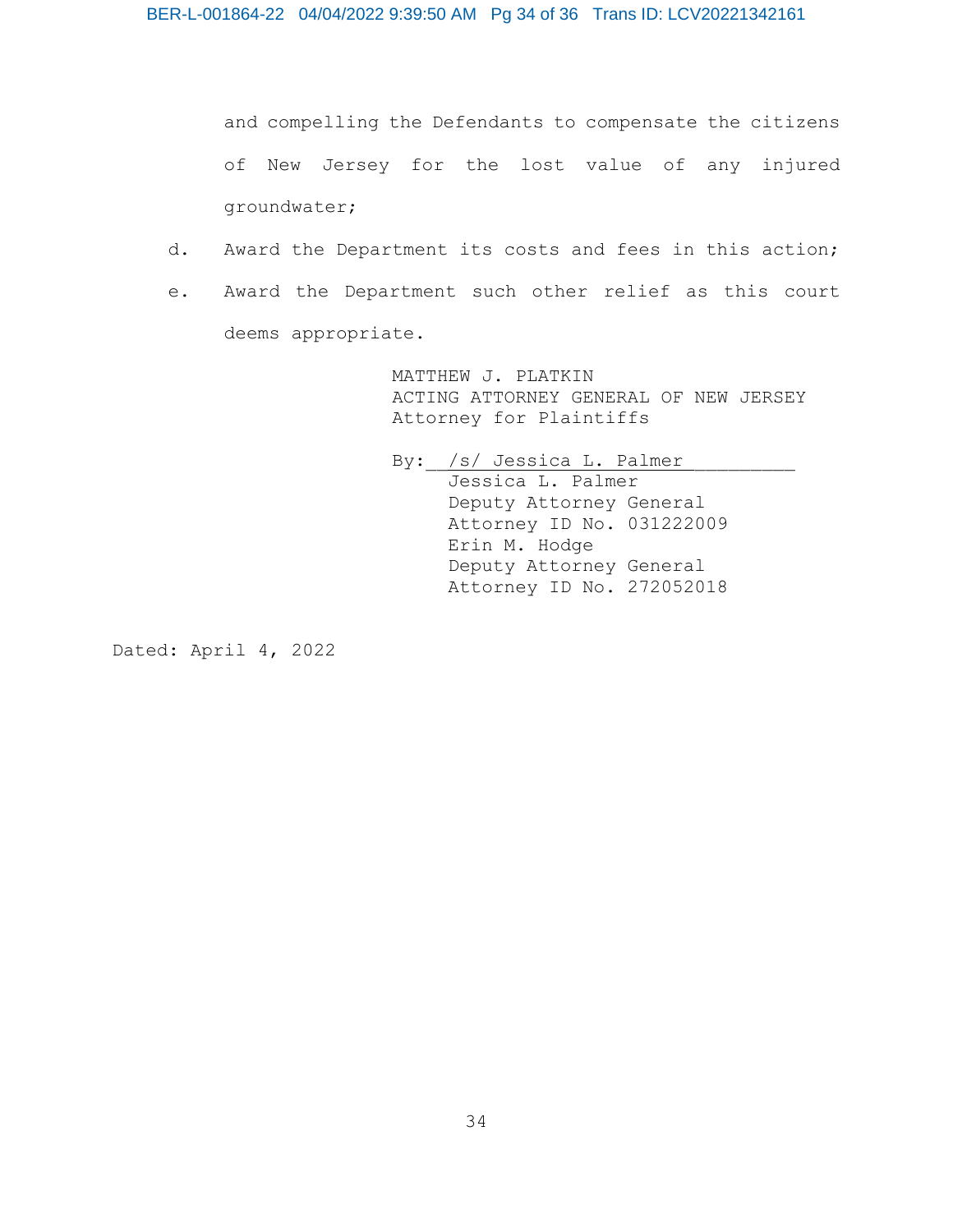# DESIGNATION OF TRIAL COUNSEL

Pursuant to R. 4:25-4, the Court is advised that Erin M. Hodge, Deputy Attorney General, is hereby designated as trial counsel for plaintiffs in this action.

### CERTIFICATION OF COMPLIANCE WITH RULE 1:38-7(c)

I certify that confidential personal identifiers have been redacted from documents now submitted to the court, and will be redacted from all documents submitted in the future in accordance with R. 1:38-7(b).

# R. 4:5-1(b)(2) CERTIFICATION REGARDING OTHER PROCEEDINGS AND PARTIES

Undersigned counsel certifies that the matters in controversy in this action are currently not the subject of any other pending action in any court or arbitration proceeding known to the State at this time, nor is any non-party known to the State at this time who should be joined in this action pursuant to R. 4:28, or who is subject to joinder pursuant to R. 4:29-1. If, however, any such matter or non-party later becomes known to Plaintiffs, an amended certification will be filed and served upon all other parties and filed with this court in accordance with R.  $4:5-1$  (b)  $(2)$ .